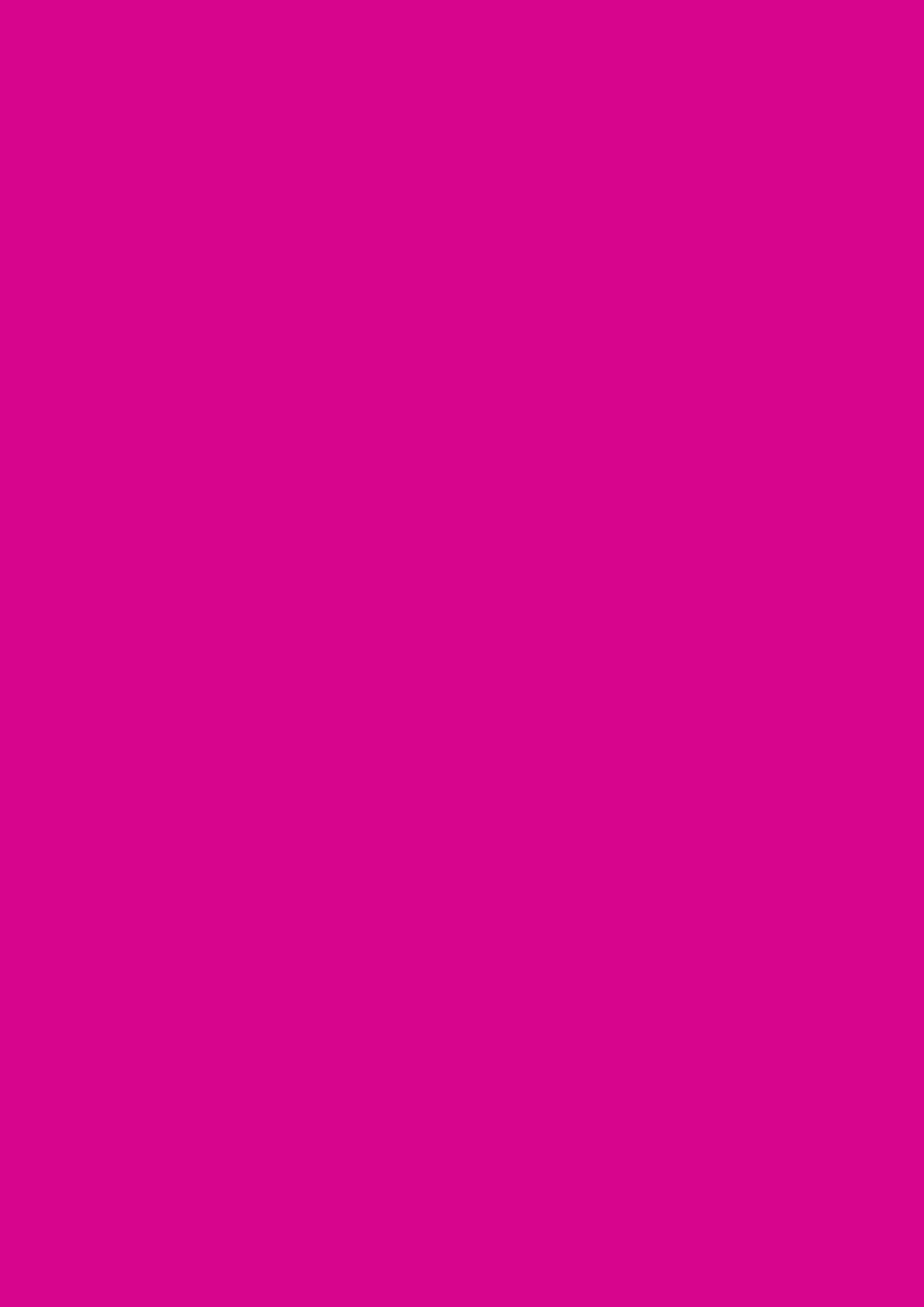# **Gaining access**

Increasing the participation of disadvantaged students at elite universities

Luke Heselwood

November 2018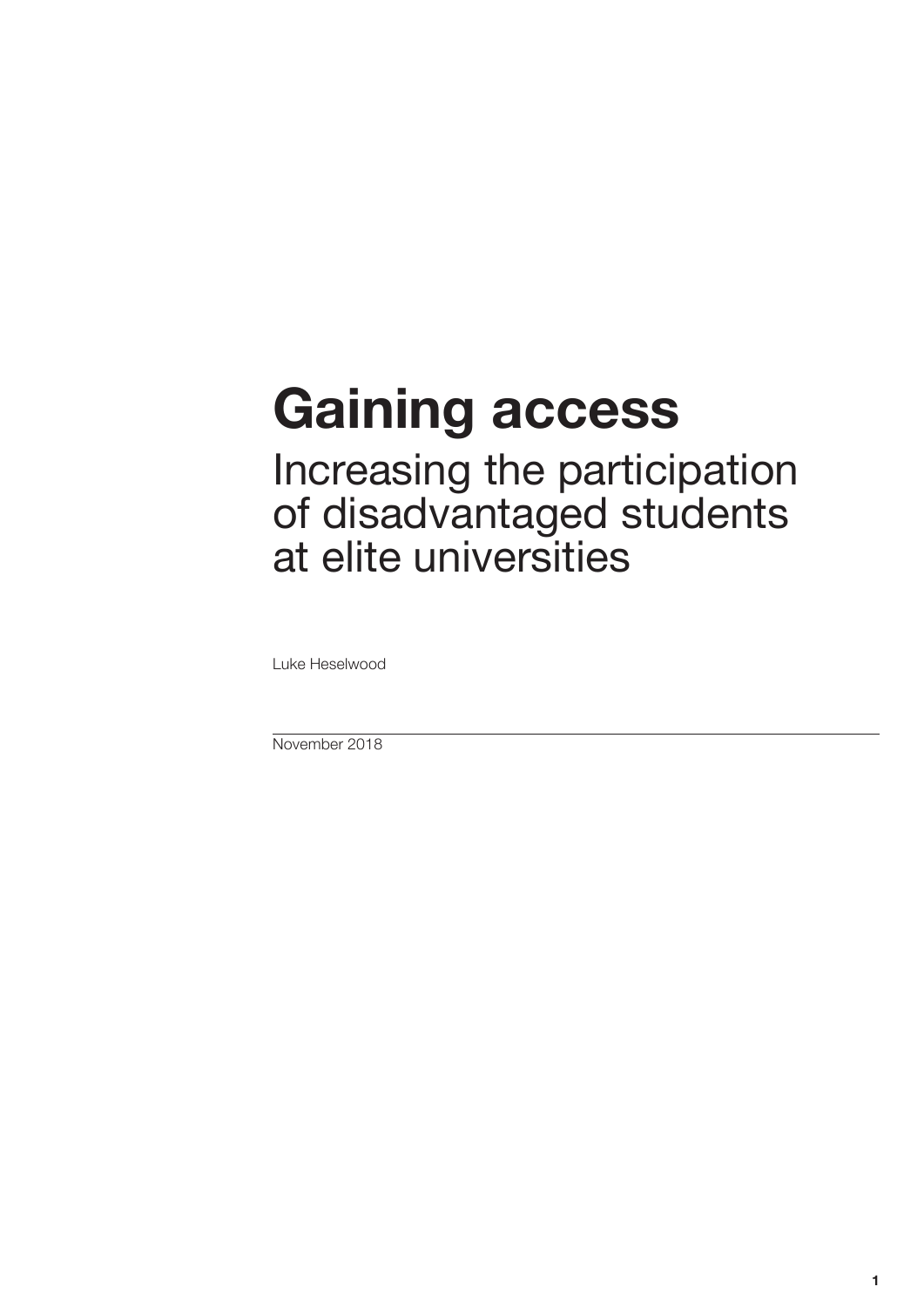#### **Acknowledgements**

#### **External reviewers**

**Mary Curnock Cook OBE, independent education expert.** Mary is an independent education expert serving in a non-executive capacity on several boards. From 2010- 2017, Mary was Chief Executive of UCAS. She is a Council member at the Open University, a Non-Executive Director at the Student Loans Company and a Trustee at United Learning, Founders4Schools and National Numeracy. She also chairs the Access Project which helps students from disadvantaged backgrounds progress to top-tier universities. Mary has an MSc from London Business School and was awarded an OBE in 2000. She is an honorary Fellow of Birkbeck and Goldsmiths, and has an honorary doctorate from the University of Gloucestershire.

**Richard Shiner, Head of Evaluation, Office for Students.** Richard is Head of Evaluation at the Office for Students. From 2011-2018, Richard worked at the Office for Fair Access where he had been Head of Evidence and Effective Practice since September 2016. Richard spent five years working in various policy roles at OFFA and three years in the Planning Team at the Higher Education Funding Council for England. Richard previously worked in the Office for Research and Postgraduate Studies at Victoria University in Wellington, New Zealand as well as a number of different roles in Bristol City Council. Richard recently completed a part-time secondment at the University of Bristol where he undertook research into effective ways to encourage more White British males from disadvantaged backgrounds to the University.

**Emilie Sundorph, Policy Officer, Teach First.** Emilie Sundorph is a Policy Officer at the education charity Teach First. She previously worked as a Researcher for *Reform*, where she led on research projects in education, including the precursor to this one. She is also a contributing author in the book, *Access to Success and Social Mobility through Higher Education: A Curate's Egg?*

The author would also like to thank Melissa Nalubwama-Mukasa for offering research support during an early stage of the report, and Eleonora Harwich, Director of Research & Head of Digital and Tech Innovation at *Reform*, for helpful comments on an earlier draft of this paper.

#### **Interviewees**

The author would like to thank the following people and organisations who kindly agreed to be interviewed as part of the research for this paper:

Dr Graeme Atherton, Head of AccessHE, London Higher

Simon Beattie, Head of Admissions, London School of Economics and Political Science

Julien Boast, Head of Widening Participation, SOAS, University of London

Alison Brunt, Principal Analyst, Institutional Performance, Office for Students

Anne-Marie Canning MBE, Director of Social Mobility and Student Success

Mary Curnock Cook OBE, independent education expert

Mark Gittoes, Head of Research and Analysis, Office for Students

Alex Ingold, Undergraduate Admissions Manager, London School of Economics and Political Science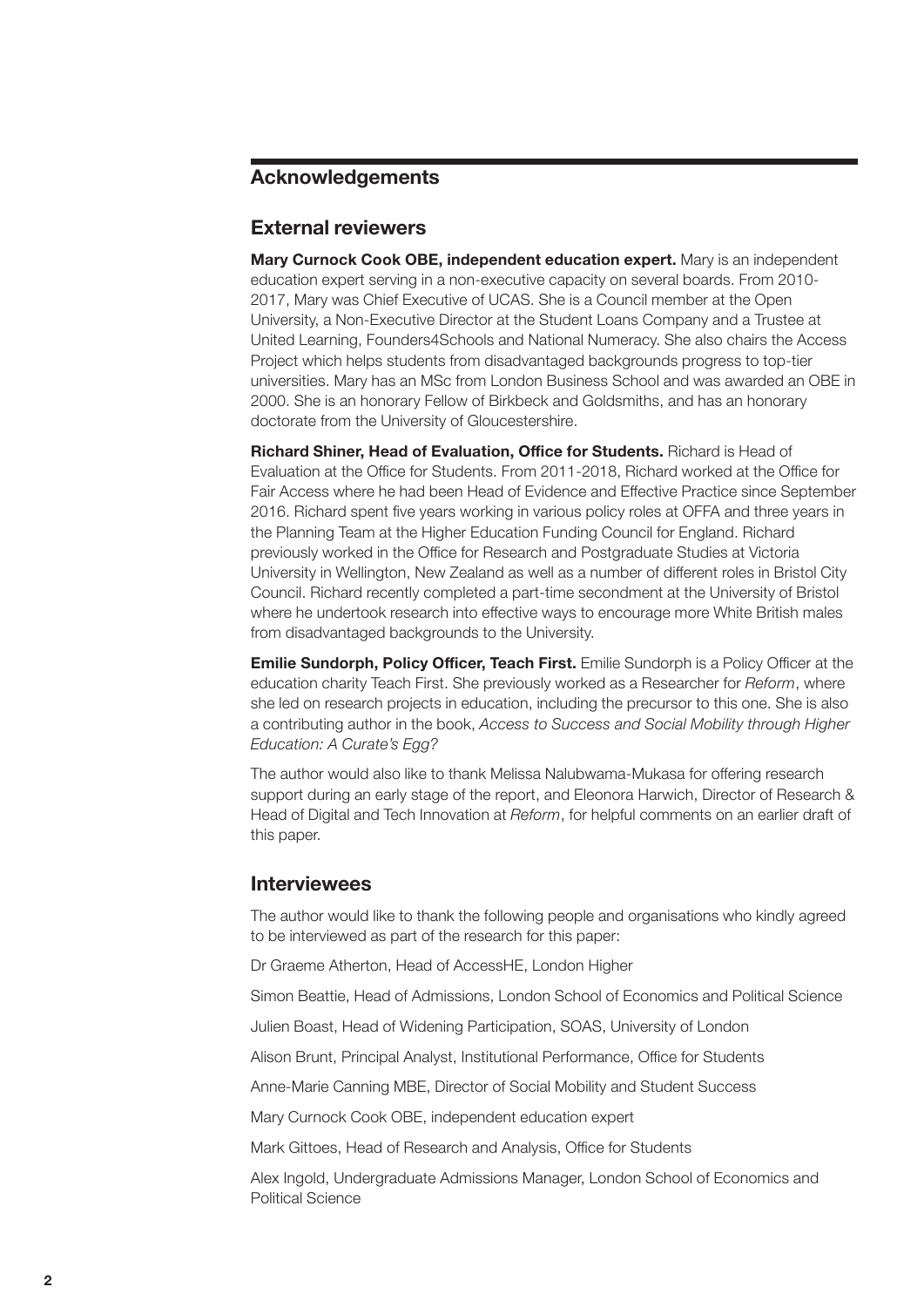Richard Kennett, Director of UK Student Recruitment and Outreach, University of Southampton

Emma Reay, Head of Undergraduate Recruitment and Widening Participation, Newcastle **University** 

Richard Shiner, Head of Evaluation, Office for Students

Sarah Stevens, Head of Policy (Higher Education), Russell Group

Emilie Sundorph, Policy Officer, Teach First

Kirsty Wadsley, Head of Widening Participation, London School of Economics and Political Science

Two representatives from The Sutton Trust

The arguments and any errors that remain are the authors' and the authors' alone.

#### *Reform*

This report was published independently and may not represent the views of our partners.

*Reform* is established as the leading Westminster think tank for public service reform. We are dedicated to achieving better and smarter public services. Our mission is to set out ideas that will improve public services for all and deliver value for money.

We work on core sectors such as health and social care, education, home affairs and justice, and work and pensions. Our work also covers issues that cut across these sectors, including public service design and delivery and digital public services.

We are determinedly independent and strictly non-party in our approach.

*Reform* is a registered charity, the Reform Research Trust, charity no.1103739. This publication is the property of the Reform Research Trust.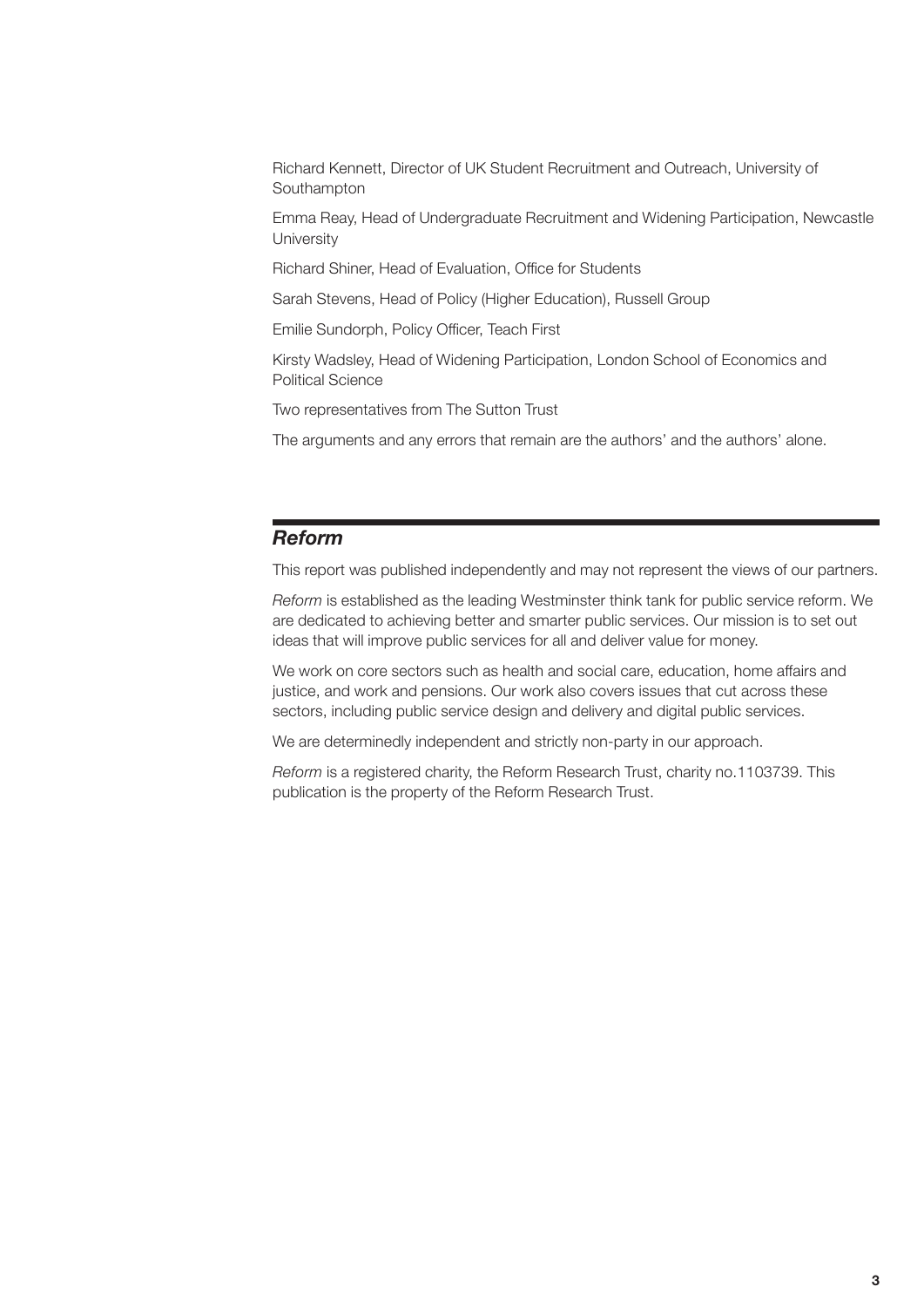## **Contents**

|                |                         | Recommendations       |                                              | 5  |
|----------------|-------------------------|-----------------------|----------------------------------------------|----|
|                | Introduction            |                       |                                              | 6  |
|                | <b>What's changed</b>   |                       |                                              | 8  |
|                | 1.1                     |                       | The establishment of the Office for Students | 10 |
|                |                         | 1.1.1                 | Access, success and progression              | 10 |
|                |                         | 1.1.2                 | Outcomes over inputs and outputs             | 11 |
|                |                         | 1.1.3                 | Contextualised admissions                    | 12 |
| $\overline{2}$ | Updated access rankings |                       |                                              | 13 |
|                | The data<br>2.1         |                       |                                              | 14 |
|                | 2.1                     | The rankings          |                                              | 15 |
| 3              |                         | Case studies          |                                              | 20 |
| 4              |                         | Conclusion            |                                              | 25 |
|                |                         | Glossary of key terms |                                              | 26 |
|                | <b>Appendix</b>         |                       |                                              | 27 |
|                | <b>Bibliography</b>     |                       |                                              | 28 |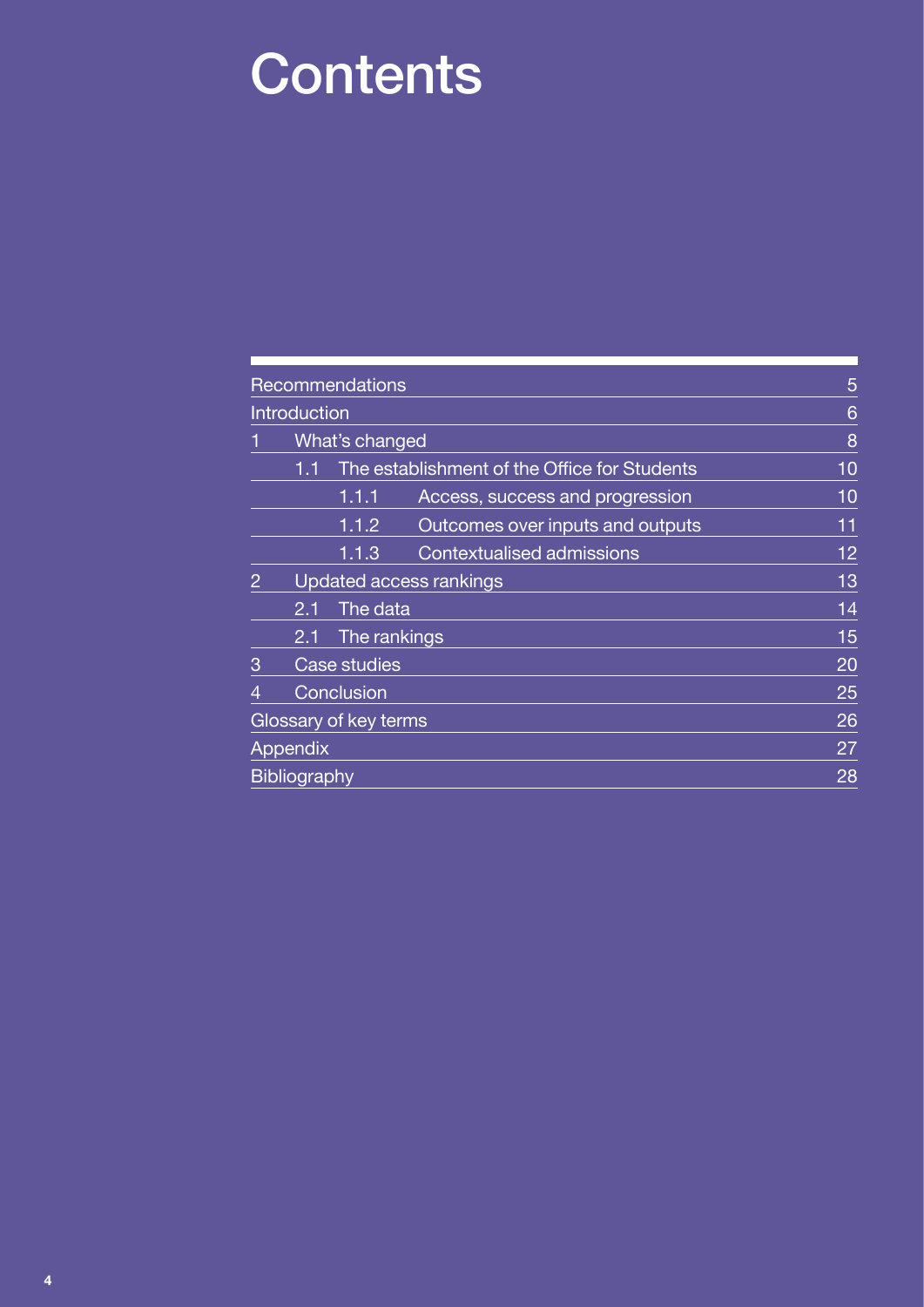#### <span id="page-6-0"></span>**Recommendations**

- **1.** To inform funding decisions, universities should provide a breakdown of spending, such as outreach activities and spend on contextualised admissions, and collect data assessing the impact it achieves.
- **2.** The Department of Education should create a more robust measure of each university's progress in improving access. It should create a new indicator using synthetic data based on sensitive attributes in the National Pupil Database, such as Free School Meal status, income deprivation and Children in Need status, in combination with other data such as a student's value-added score.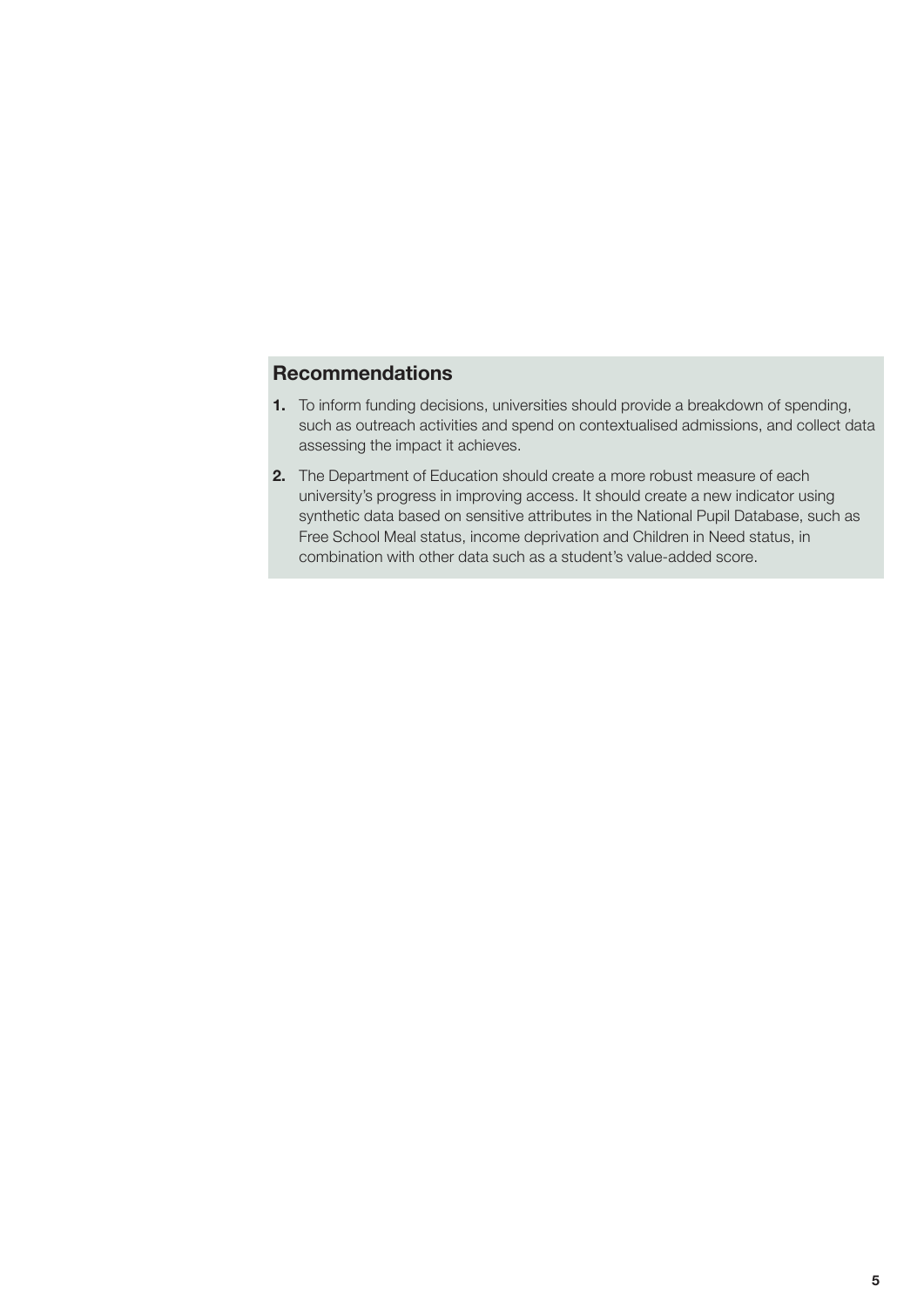### <span id="page-7-0"></span>Introduction

Social mobility has been high up the political agenda in the past year.<sup>1</sup> In July 2018, the Rt Hon Damian Hinds MP, Secretary of State for Education, argued that there is "a moral imperative" to tackle social injustice and ensure that everyone in society can succeed.<sup>2</sup> To Hinds, social mobility is a "core purpose" of the Department for Education (DfE).<sup>3</sup> In November 2017, the Social Mobility Commission published its *State of the Nation* report, which highlighted that life chances were closely linked to where a person is from.<sup>4</sup> It argued that "there is currently no overall strategy to tackle the social, economic and geographical divide that the country faces."5 In light of its findings, the board members of the Social Mobility Commission resigned from their positions, citing a "lack of progress" in the Government's attempts to improve social mobility.6

One area that has seen only marginal progress is access to higher education, which is a key driver of social mobility.<sup>7</sup> According to UCAS, more 18-year olds from disadvantaged backgrounds are entering higher education than ever before, with an increase of 78 per cent since 2006 for the most disadvantaged.<sup>8</sup> Since 2014, however, universities have made little progress in narrowing the gap between those most likely and least likely to enter higher education.<sup>9</sup> This represents a significant stumbling block in the Government's determination to promote social mobility. This is particularly the case when considering 'elite' universities (see Glossary of key terms). Access to elite universities can provide a benchmark to assess the differences in opportunities afforded to people from advantaged and disadvantaged backgrounds.10 As graduates continue to earn more than nongraduates,11 and with a high percentage of recruits in top professions coming from elite universities,<sup>12</sup> addressing the diversity and equality of high-tariff institutions (see Glossary of key terms) is essential.

Attempts to address the under-representation of disadvantaged students in higher education has a long history. In 1963, the *Robbins Report* argued that higher education has, in addition to other stages of the education system, a role to play in promoting equality of opportunity and could "compensate" for socio-economic disadvantage.<sup>13</sup> Almost thirty-five years later, it was highlighted there was no significant change in the social class composition of universities. Higher-education institutions (HEIs) were urged "to take active steps" to promote access for disadvantaged students.14 In 2015, David Cameron set a target to double the entry rate of disadvantaged students attending university from 2009-10 to 2019-20.15

This ongoing policy agenda has, however, not always led to demonstrable progress. Although the number of pupils attending university who received Free School Meals (FSM) aged 15 has risen from 13 per cent in 2005-06 to 24 per cent in 2014-15, this is 18

<sup>1</sup>  Alan Rusbridger, 'If Oxford Shrugs', *Prospect*, 18 September 2018; Nadia Khomami, 'Education Secretary: Elite Universities Must Improve Access', *The Guardian*, 31 July 2018; Social Mobility Commission, *State of the Nation 2017: Social Mobility in Great Britain* (London: Her Majesty's Stationery Office, 2017).

<sup>2</sup>  Department for Education, 'Education Secretary Sets Vision for Boosting Social Mobility', Speech, GOV.UK, 31 July 2018.

<sup>3</sup> Ibid.

Social Mobility Commission, *State of the Nation 2017: Social Mobility in Great Britain*.

<sup>5</sup> Ibid., vii.<br>6 'Social N

<sup>6</sup>  'Social Mobility Board Quits over Lack of Progress', *BBC News*, 3 December 2017.

<sup>7</sup> Claire Crawford, *The Role of Education and Skills in Driving Social Mobility: An Overview* (Institute for Fiscal Studies, 2015), 4; Boston Consulting Group, *The State of Social Mobility in the UK* (The Sutton Trust, 2017), 2.

<sup>8</sup>  UCAS Analysis and Research, *End of Cycle Report 2017: Executive Summary*, 2017, 2. This figure uses UCAS's MEM metric. 9 Ibid.

<sup>10</sup> Emilie Sundorph, Danail Vasilev, and Louis Coiffait, *Joining the Elite: How Top Universities Can Enhance Social Mobility* (Reform, 2017), 7.

<sup>11</sup> Gil Wyness, *Rules of the Game: Disadvantaged Students and the University Admissions Process* (The Sutton Trust, 2017), 3; Louisa Darian, 'Human Capital: A Look at IFS Research on Graduate Earnings', *Wonkhe*, 12 April 2016.

<sup>12</sup> Philip Kirby, *Leading People 2016: The Educational Background of the UK Professional Elite* (The Sutton Trust, 2016), 2. 13 Professor Lord Robbins, *The Report of the Committee on Higher Education* (London: Her Majesty's Stationery Office,

<sup>1963),</sup> 7. 14 Ron Dearing, *Higher Education in the Learning Society: Report of the National Committee of Enquiry into Higher* 

*Education* (London: Her Majesty's Stationery Office, 1997), 79. 15 Andrew Grice, 'The Government Has Ordered UCAS to Release Its Data on Poorer Students', *The Independent*, 9 September 2015.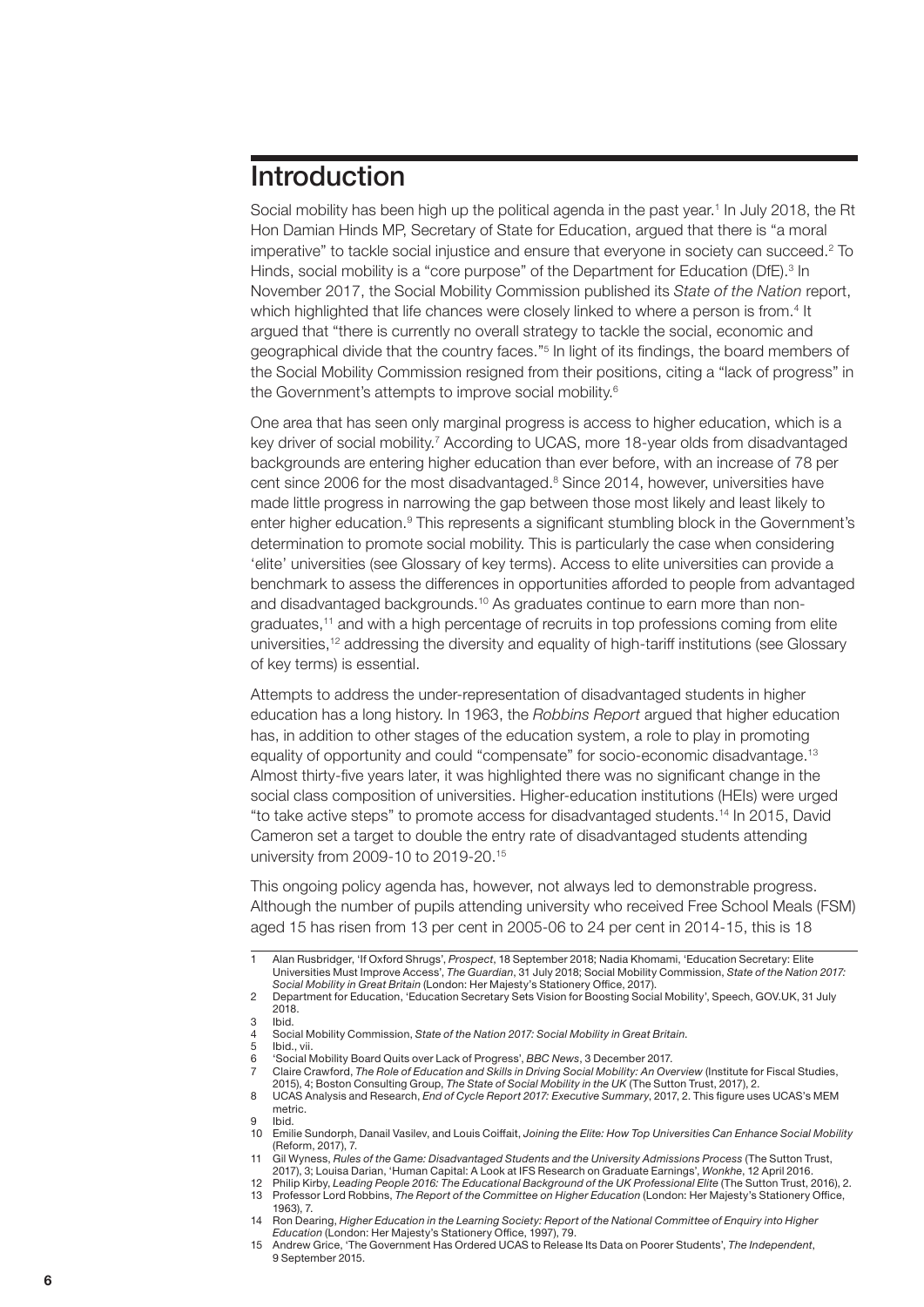percentage points lower than non-FSM pupils.16 FSM students are four times less likely to access high-tariff institutions and, when considering several measures of equality such as UCAS's Multiple Equality Measure (MEM),<sup>17</sup> the most advantaged are nearly 10 times more likely to attend high-tariff providers.<sup>18</sup> Furthermore, the gap between independent and state school pupils attending the most selective universities slightly increased between 2010-11 and 2014-15.19

Last year, *Reform* published its report, *Joining the Elite,* which examined ways in which top universities can enhance social mobility.<sup>20</sup> The report analysed the benefits of contextualised admissions, as well as offering several recommendations calling for more transparent data on university admissions approaches. In addition, the report included a league table that ranked the 29 high-tariff universities based on the average annual increase in the proportion of disadvantaged students over a five-year period.21 This paper offers an update to last year's report, and it examines the progress of high-tariff institutions in their attempts to improve access for disadvantaged full-time students.

<sup>16</sup> Department for Education, *Widening Participation in Higher Education, England, 2014/15 Age Cohort*, 2017, 1.

<sup>17</sup> UCAS Analysis and Research, *End of Cycle Report 2017: Patterns by Applicant Characteristics*, 2017, 4. MEM assesses the disadvantage of 18-year old pupils by combining datasets such as sex, ethnic group, participation of local areas (POLAR3), secondary education type and Free School Meal (FSM) status.

<sup>18</sup> Centre for Social Mobility, *Research into Use of Contextual Data in Admissions* (University of Exeter, 2018), 2.

<sup>19</sup> Department for Education, *Widening Participation in Higher Education, England, 2014/15 Age Cohort*, 1.

<sup>20</sup> Sundorph, Danail Vasilev, and Louis Coiffait, *Joining the Elite: How Top Universities Can Enhance Social Mobility*.

<sup>21</sup> Ibid., 21. This is Figure 9 in the *Joining the Elite* report.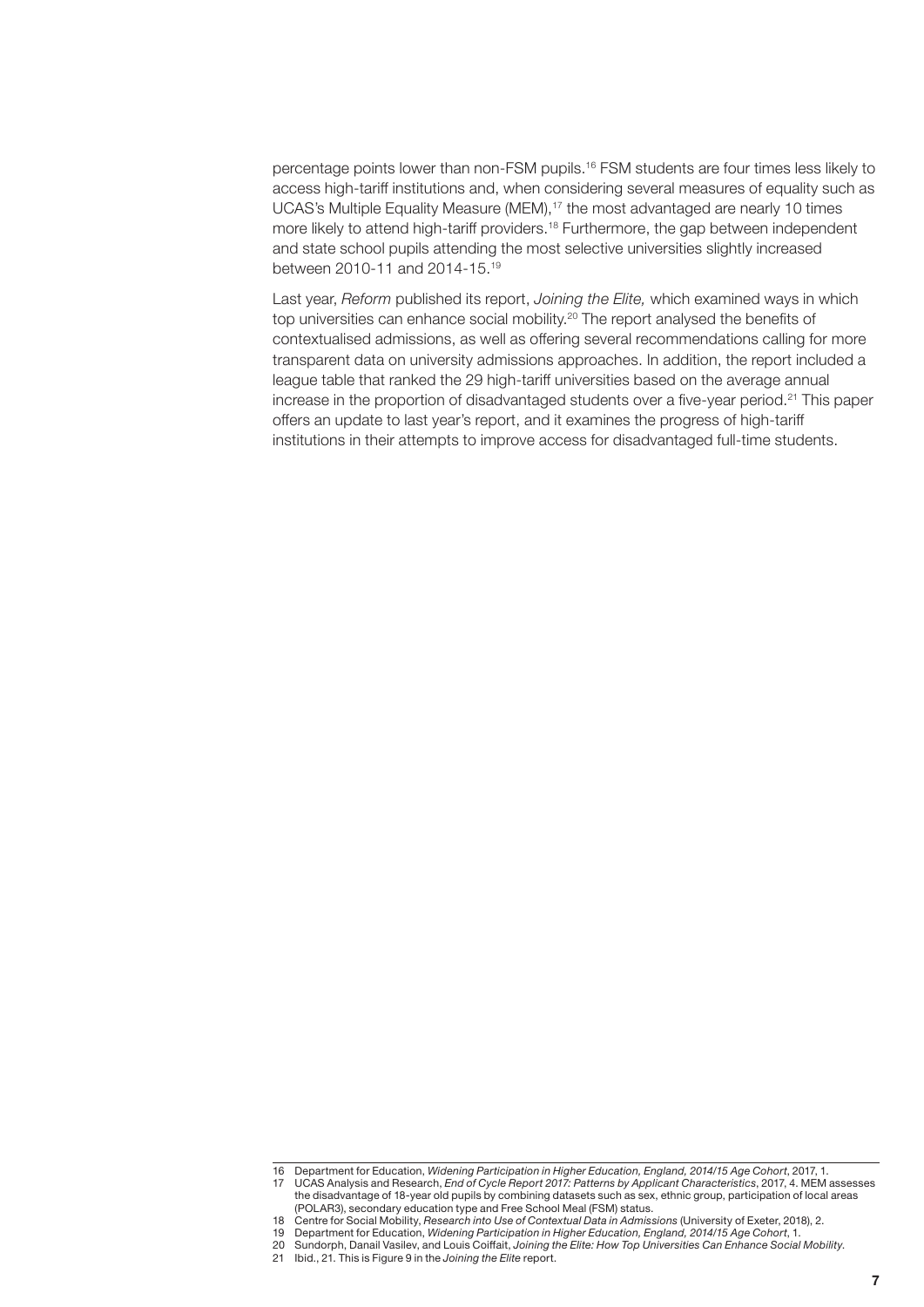## <span id="page-9-0"></span>1 What's changed

| 1.1 The establishment of the Office for Students |                                        |    |
|--------------------------------------------------|----------------------------------------|----|
|                                                  | 1.1.1 Access, success and progression  | 10 |
|                                                  | 1.1.2 Outcomes over inputs and outputs | 11 |
|                                                  | 1.1.3 Contextualised admissions        | 12 |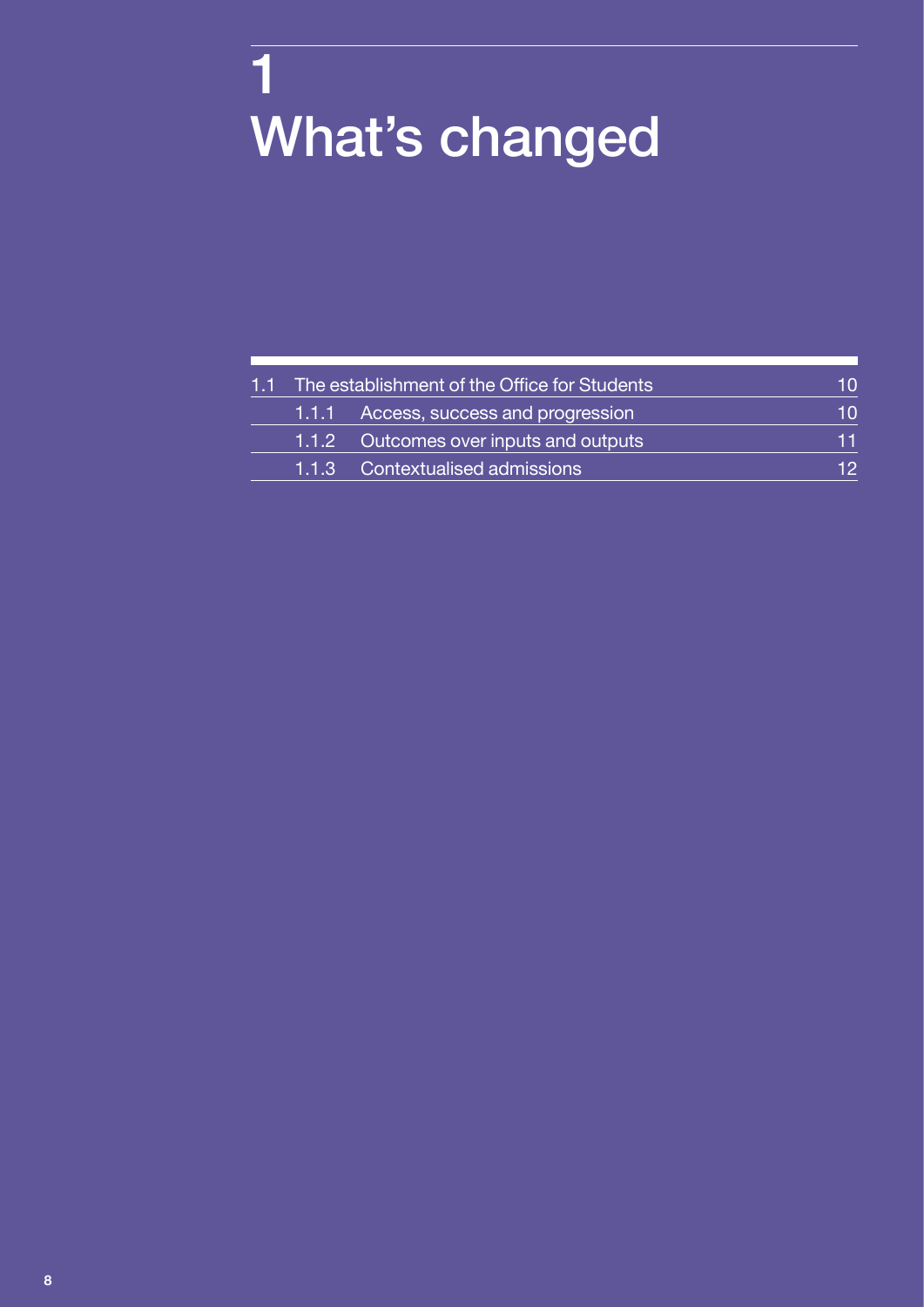New data shows little change or improvement in access figures. According to Higher Education Statistics Agency (HESA) data, across the entire university sector 12 per cent of UK domiciled full-time students came from a low-participation neighbourhood in 2016-17 – the same proportion as 2015-16. $22$  Whilst the entry rate of students from low-participation neighbourhoods increased in 2016-17, there was also a rise in students from other neighbourhoods. In addition, in 2016-17, 0.38 per cent of students came from the lowest socio-economic classification, representing a small decline from the previous year. In contrast, 19.76 per cent of students came from the highest socio-economic classification, marking a small increase from 2015-16.<sup>23</sup>

UCAS's *End of Cycle Report 2017* also demonstrates slow progress. Using UCAS's MEM metric, an equality metric for higher education using several datasets, the report shows that there has been "little progress" in closing the gap between those most and least likely to attend university since 2014.<sup>24</sup> Despite this, the report does highlight that 2017 saw 13.8 per cent of 18-year olds from the most disadvantaged MEM group attending university, an increase of 0.2 percentage points from 2016, and the highest proportion on record.25 Those in the most advantaged MEM group, however, were 3.8 times more likely to enter higher education with an entry rate of 53.1 per cent.<sup>26</sup> The report also shows that high-tariff providers have narrowed the gap across MEM groups in 2017.<sup>27</sup> That said, the gap in equality of representation between the most advantaged and least advantaged MEM groups is still large. Those most likely to attend a high-tariff provider are nearly ten times more likely than their least likely peers.<sup>28</sup>

The 2016-17 access agreements submitted to the former Office for Fair Access, which is now incorporated into the Office for Students (OfS), show that HEIs have made positive progress against their targets. Access agreements, which have been replaced by access and participation plans for the academic year 2019-20, are mandated for all highereducation providers charging tuition fees above the basic amount, and set out what providers plan to do to improve access for disadvantaged students.29 Seventy-three per cent of access targets, set and assessed by the institutions themselves, were met.30 In addition, providers who submitted access agreements invested £745.6 million on widening participation (WP), up from £725.2 million in 2015-16.<sup>31</sup> In terms of access, providers spent a total of £128.4 million.<sup>32</sup> However, there is no breakdown in the *Monitoring Outcomes* data to show what activities this money, categorised as 'access', was spent on. In February 2018, the Government announced a review of post-18 education and funding which, among other things, will examine the financial support disadvantaged students receive to improve access, success and progression within the sector.<sup>33</sup> More transparent information regarding access spending would help to demonstrate the actions taken by universities to achieve their goals of improving access for disadvantaged students.

- 27 UCAS Analysis and Research, *End of Cycle Report 2017: Patterns by Applicant Characteristics*, 7.
- 28 Ibid. This is measured as the ratio of entry rates between MEM groups 1 and 5.

32 Office for Students, 'Table 3 – Fee Income and Expenditure through Access Agreements in 2016-17, by Institution (HEIs Only)', *Monitoring Outcomes: OFFA Access Agreements and HEFCE Funding for Widening Access for Students from Disadvantaged Backgrounds, Improving Retention and Improving Provision for Disabled Students for 2016-17*, 2018.

<sup>22</sup> Higher Education Statistics Agency, 'Figure 5 – HE Undergraduate UK Domiciled Full-Time Student Enrolments by Participation Characteristics 2012/13 to 2016/17', *Widening Participation: UK Performance Indicators 2016/17*, 2018. The low-participation neighbourhood marker uses POLAR3 data.

<sup>23</sup> Ibid., 5. The highest socio-economic classification is "Higher managerial & professional occupations" and the lowest is "Never worked & long-term unemployed". There are also a considerable amount of students who are categorised as "Not classified" or "Unknown" that may alter the overall figures if successfully classified.

<sup>24</sup> UCAS Analysis and Research, *End of Cycle Report 2017: Executive Summary*, 2.

<sup>25</sup> Ibid. 26 Ibid.

<sup>29</sup> Office for Students, 'Access and Participation Plans', Guidance, 13 February 2018.

<sup>30</sup> Office for Students, *Monitoring Outcomes: OFFA Access Agreements and HEFCE Funding for Widening Access for Students from Disadvantaged Backgrounds, Improving Retention and Improving Provision for Disabled Students for 2016-17*, 2018, 3.

<sup>31</sup> Ibid.<br>32 Offic

<sup>33</sup> Department for Education, 'Prime Minister Launches Major Review of Post-18 Education', News Release, GOV.UK, 19 February 2018.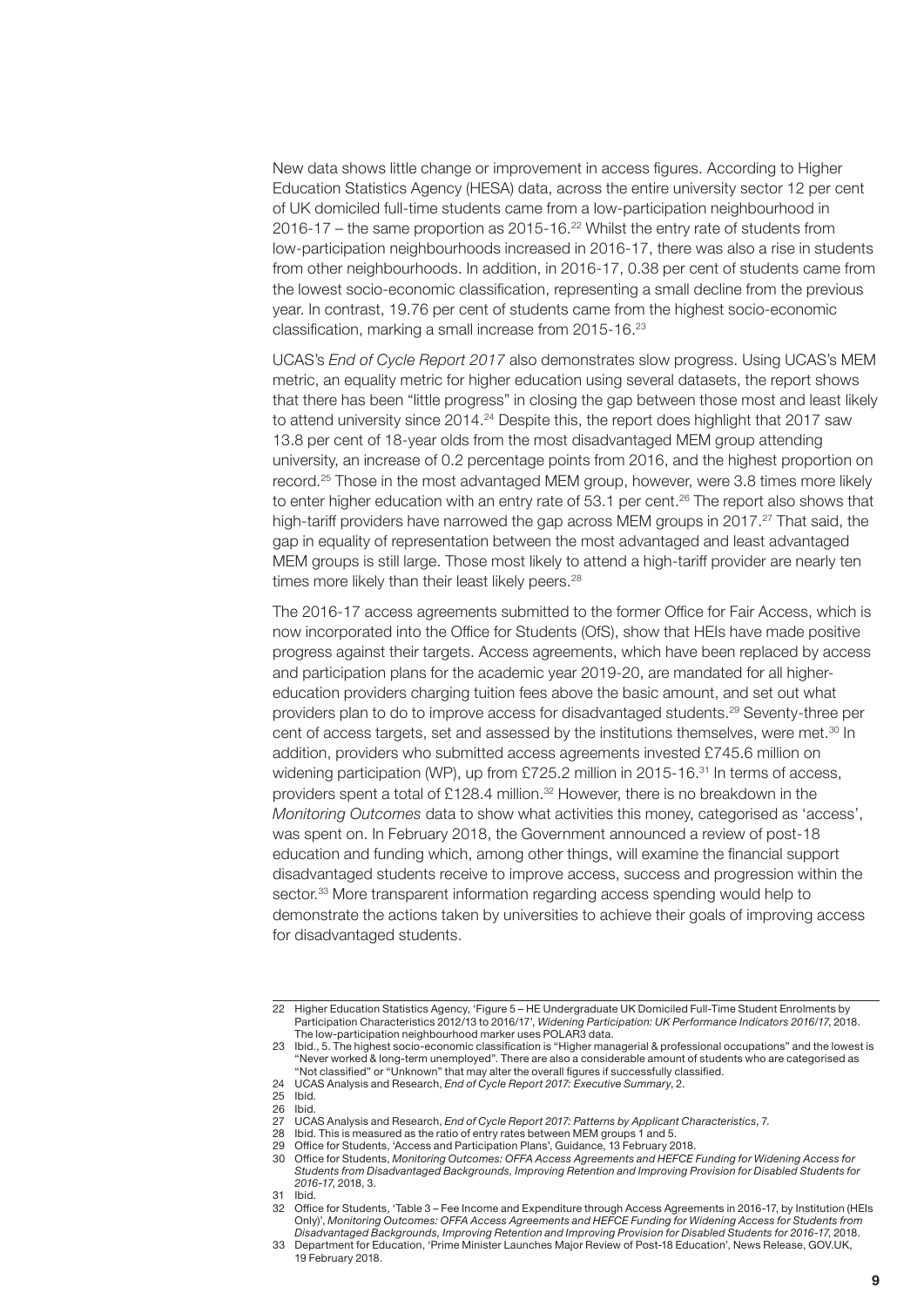#### <span id="page-11-0"></span>**1.1 The establishment of the Office for Students**

The creation of the OfS marks one of the biggest developments of the year. The OfS has replaced the Higher Education Funding Council for England and the Office for Fair Access as the main regulator of higher education. Several interviews carried out for this paper highlighted that the establishment of the OfS is a welcome intervention, and that the new regulatory body has taken "a more robust approach" to access. A recent Higher Education Policy Institute report argued that the OfS has "the potential to be an agent of profound change, particularly with regard to widening participation."34

#### **1.1.1 Access, success and progression**

The OfS's regulatory framework for higher education in England offers a clear picture of the regulator's objectives. It shows that a primary aim is to help all students, regardless of background, to access, succeed and progress in higher education.35 Interviews carried out for this paper emphasised that the focus on student success within university, and transition to work afterwards, demonstrates a shift from the remit of the Office for Fair Access, which placed more emphasis on access. Commenting on this development, Chris Millward, Director for Fair Access and Participation, argued that if providers are to get their access and participation plans approved, they will need to demonstrate how they "will reduce the gaps in access, success and progression between groups that are under-represented at different points of the lifecycle and other students."<sup>36</sup>

This shift in focus is also evident through the allocation of funding. In 2016-17, spend on access, success and progression (excluding financial support for students) increased to 44 per cent of access agreement expenditure – a rise of 6 percentage points from 2015- 16.37 The OfS has also reported that providers predict that by 2021-22, this will increase to 56 per cent.<sup>38</sup> As a result, less funding is being spent across the sector on financial support for students.<sup>39</sup> There are also significant differences between higher-education providers in their allocation of WP funding. High-tariff institutions spent a larger proportion of their investment on access activities,40 whereas medium and low-tariff institutions focused more spending on student success activities.41 In part, this may be a result of disadvantaged students at high-tariff institutions being less likely to drop out of university in comparison to other institutions.<sup>42</sup> It may also be because lower and medium-tariff institutions, who have students with lower attainment and a much higher proportion of WP students, need to focus more attention on success and progression.<sup>43</sup> What is more of a concern, then, is that disadvantaged students are less likely to apply to a high-tariff institution than advantaged students, even if they achieve the same grades.<sup>44</sup>

The OfS is also attempting to alter how regularly it assesses access and participation plans. In September 2018, the OfS launched a consultation for its proposed changes to future access and participation plans. Among the proposed changes, the OfS aims to adopt a longer-term approach to access and participation plans where, rather than publishing a new plan each year, providers would be expected to submit plans every three to five years.45 On an annual basis, providers would instead submit a smaller report

<sup>34</sup> Paul Clarke and Dr Diana Beech, *Reaching the Parts of Society Universities Have Missed: A Manifesto for the New Director of Fair Access and Participation* (Higher Education Policy Institute, 2018), 5.

<sup>35</sup> Office for Students, *Securing Student Success: Regulatory Framework for Higher Education in England*, 2018, 14.

<sup>36</sup> Chris Millward, 'Getting in and Getting on: Access and Participation in the Office for Students', *Wonkhe*, 5 March 2018. 37 Office for Students, *Monitoring Outcomes: OFFA Access Agreements and HEFCE Funding for Widening Access for Students from Disadvantaged Backgrounds, Improving Retention and Improving Provision for Disabled Students for 2016-17*, 3.

<sup>38</sup> Ibid.

Ibid., 14.

<sup>40</sup> Ibid., 18. Access activities can include strategic partnerships with schools and outreach work.

<sup>41</sup> Ibid., 27. Success activities can include pastoral support.

<sup>42</sup> Claire Crawford, *Socio-Economic Differences in University Outcomes in the UK: Drop-out, Degree Completion and Degree Class* (Institute for Fiscal Studies, 2014), 18.

<sup>43</sup> *Reform* Interview.<br>44 Centre for Social I

<sup>44</sup> Centre for Social Mobility, *Research into Use of Contextual Data in Admissions*, 1.

<sup>45</sup> Office for Students, *A New Approach to Regulating Access and Participation in English Higher Education: Consultation*, 2018, 15.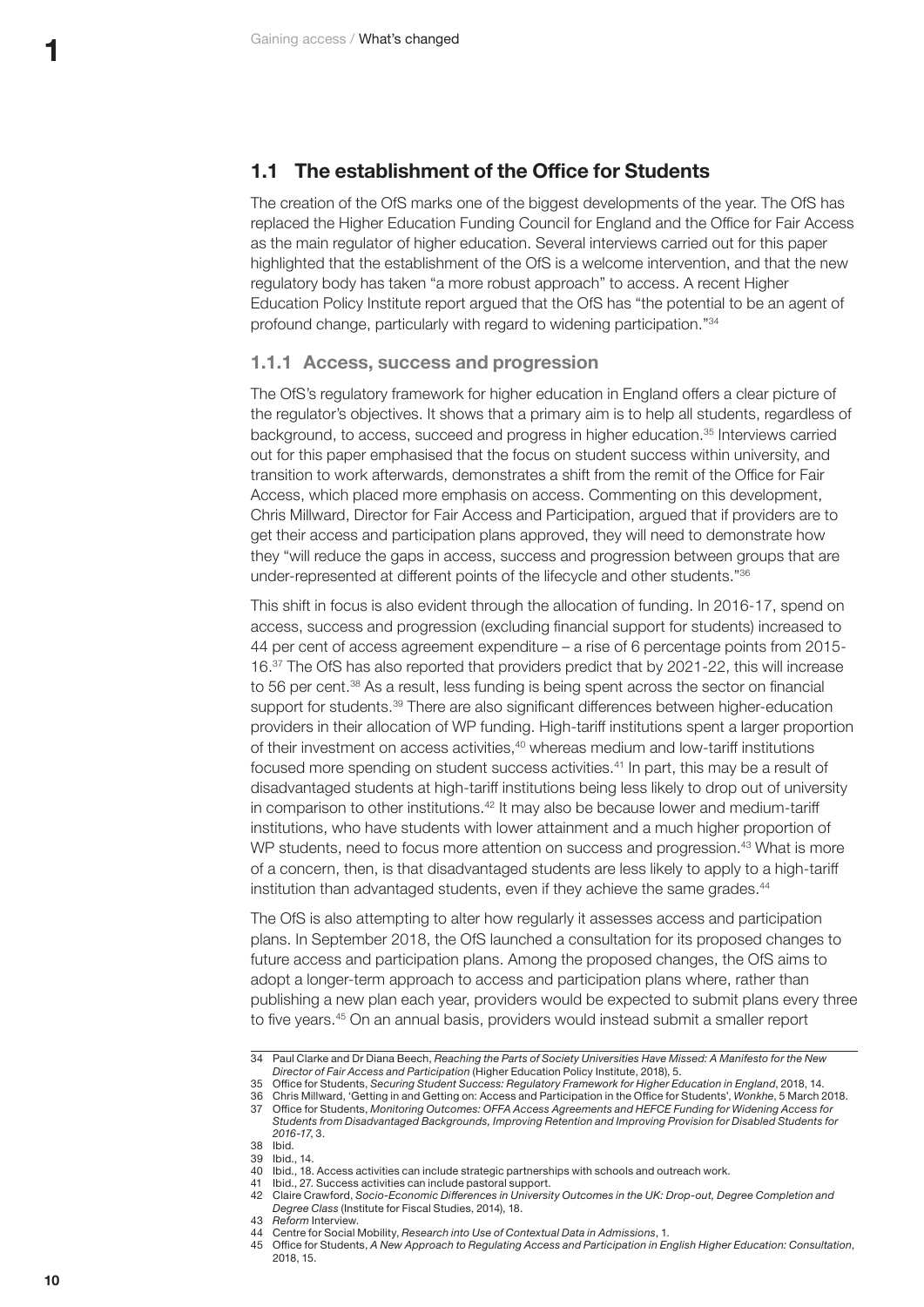<span id="page-12-0"></span>analysing progress, and would only be expected to provide more frequent plans if there were concerns that targets set out in longer-term plans were at risk of not being met.<sup>46</sup> For several interviewees, this proposed approach was warmly welcomed. One interviewee argued that it would give universities an opportunity to develop longer-term strategies to access and reduce the administrative burden of creating new plans each year.

#### **1.1.2 Outcomes over inputs and outputs**

The OfS's framework for measuring performance is another notable change. In its guidance to universities submitting access and participation plans, the OfS stated that there would be an increased focus on outcomes, which would assess how far universities have delivered on their targets to reduce gaps in access, success and progression.<sup>47</sup> This outcomes-based approach represents a shift from Office for Fair Access, with the OfS being less interested in inputs and outputs as long as universities achieve their outcomes.48 The change was well-received by interviewees for this paper. It does, however, risk less clarity over what works in terms of inputs and outputs. Although the regulator plans to continue to collect predicted access spend, it will no longer require institutions to provide information on student success and progression spend – a decision that seems incongruous with their renewed emphasis on success and progression.49 An interview carried out for this paper highlighted that this decision is partly because it is hard for these figures to be accurately recorded as there can be significant crossover with learning and teaching activities. Universities should, however, provide a clear breakdown of all spending to inform future funding decisions and to more effectively target interventions. Furthermore, this breakdown should also be matched with data assessing the impact achieved by that spending.

#### **Recommendation 1**

To inform funding decisions, universities should provide a breakdown of spending, such as outreach activities and spend on contextualised admissions, and collect data assessing the impact it achieves.

Focusing solely on the outcomes of a specific university could result in the outcomes across the university sector being overlooked. A university's outreach activities, which may not result in a student attending that institution, may still improve the diversity within higher education as a whole. For example, the University of Glasgow's Top-Up programme has worked with around 2,000 students of which 250 progressed to Glasgow, but around 1,000 of the programme's participants have attended other universities.50 To combat these concerns, tracking systems such as the Higher Education Access Tracker, which is used by most high-tariff institutions, could be used to provide longitudinal monitoring of a young person's progress, including outreach activities.<sup>51</sup> In addition, the National Collaborative Outreach Programme (NCOP), which brings together local universities, colleges and schools to deliver outreach activities for 13 to 18-year olds, could improve university collaboration.<sup>52</sup> With its first annual report published in May 2018, it is too early to properly evaluate NCOP.53 However, interviews carried out for this paper suggested that NCOP might take a university's attention away from implementing their own access and participation plans. Furthermore, one interview highlighted that the

<sup>46</sup> Ibid., 12.

<sup>47</sup> Office for Students, *Regulatory Notice 1: Access and Participation Plan Guidance for 2019-20*, 2018, 11.

<sup>48</sup> Claire Crawford, Siobhan Dytham, and Robin Naylor, *The Evaluation of the Impact of Outreach: Proposed Standards of Evaluation Practice and Associated Guidance*, 2017; *Reform* Interview.

<sup>49</sup> Office for Students, *A New Approach to Regulating Access and Participation in English Higher Education: Consultation*, 15.

<sup>50</sup> Russell Group, *Submission to the Review on Access and Participation Plans*, 2018, 5.

<sup>51</sup> Higher Education Access Tracker, 'What Is HEAT & Who Are Our Members?', Web Page, 2018.<br>52 Higher Education Funding Council for England, 'National Collaborative Outreach Programme'

<sup>52</sup> Higher Education Funding Council for England, 'National Collaborative Outreach Programme', Policy Guide, 2017.

<sup>53</sup> Office for Students, *National Collaborative Outreach Programme: The First Year*, 2018.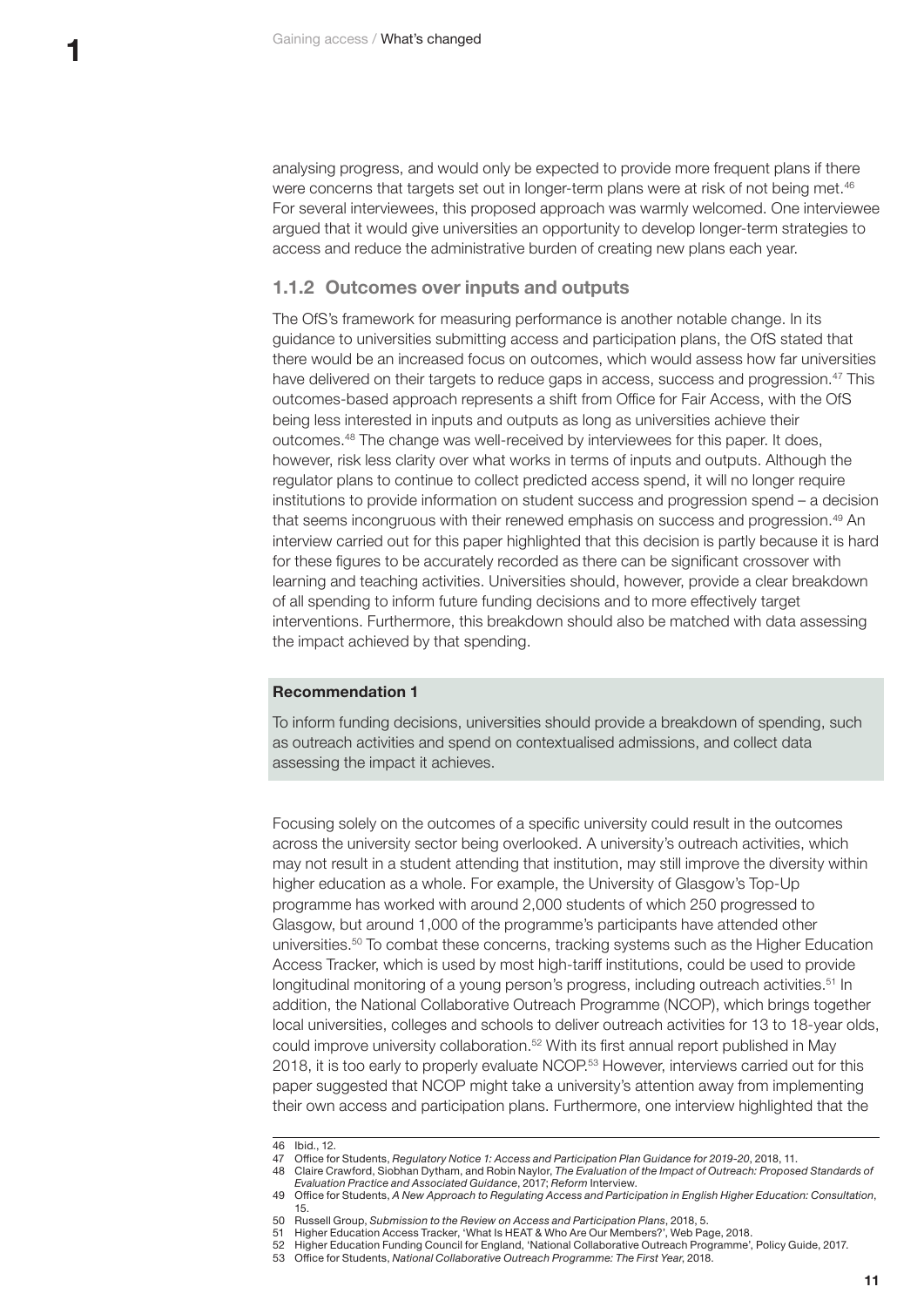<span id="page-13-0"></span>OfS is right to note the difference between outreach activities and opening access to disadvantaged students.

#### **1.1.3 Contextualised admissions**

The OfS has also advocated for the use of contextualised admissions – a key focus of last year's *Reform* report, *Joining the Elite*. 54 This is where a university considers an applicant's circumstances during the application process (see Glossary of key terms for a more detailed explanation).<sup>55</sup> In a speech to the Fair Education Alliance, Chris Millward called on English universities to take "an ambitious approach to contextualised admissions".56 Although vague on what this should entail, Millward's speech demonstrates the OfS's determination to promote a greater use of contextual data to improve access for disadvantaged students.57 The speech was in reaction to a publication from the Fair Education Alliance, which offered several recommendations related to contextualised admissions, some of which are also reflected in *Joining the Elite*. 58 The Fair Education Alliance stated that although the use of contextualised admissions has become more accepted in the past five years, and its adoption has become more widespread by HEIs, there are still barriers stopping its effective use.59 For example, it argued that there needs to be a shared terminology among HEIs regarding the meaning of disadvantage, better use of data across the sector and more transparency over approaches to contextualised admissions by universities.<sup>60</sup>

The lack of transparency regarding contextual admissions approaches can adversely affect the number of disadvantaged students applying to high-tariff institutions. The lack of clarity for applicants, schools and teachers on the contextual data used by universities can impact a student's university choices.61 Although there is little research on the application choices of UK students, there is evidence to suggest that disadvantaged students make "sub-optimal decisions on where to apply."<sup>62</sup> Therefore, by being transparent as to how personal statements are evaluated and what contextual data is considered, it could help to better inform applicants on what information is taken into account. An interview for this paper also suggested that getting students to apply is not just the role of universities. A national campaign is needed, similar to *Better Make Room* in the United States, a college access campaign directed at disadvantaged students.<sup>63</sup>

Across high-tariff institutions that consider contextual data in their application process, there is considerable variance in the publication of this information on their websites.<sup>64</sup> Although postcode eligibility checkers that use POLAR3 data – an area-based assessment of higher education progression<sup>65</sup> (see Glossary of key terms) – are relatively widespread, other information can be lacking.<sup>66</sup> There are, however, some notable exceptions. For example, Southampton University sets out clearly its contextual admissions policy on its website. It shows that a student will be flagged for additional consideration if they have been in care for more than three months, if their postcode is in a low-participation neighbourhood, if they have attended a lower-performing school, or if they have participated in an outreach or WP programme.<sup>67</sup>

63 Better Make Room, 'Our Story', Web Page, 2018.

- 65 'POLAR', Briefing, Higher Education Funding Council for England, 2018.
- 66 *Reform* Interview.
- 67 University of Southampton, 'Contextual Admissions'.

<sup>54</sup> Sundorph, Danail Vasilev, and Louis Coiffait, *Joining the Elite: How Top Universities Can Enhance Social Mobility*, 6. 55 Supporting Professionalism in Admissions and HEDIIP, *SPA's Use of Contextualised Admissions Survey Report 2015 (with HEDIIP)*, 2015.

<sup>56</sup> Chris Millward, 'Be More Ambitious on Contextual Admissions, Says the Office for Students', Speech, Office for Students, 10 July 2018.

<sup>57</sup> Chris Havergal, 'Make Greater Use of Contextual Admissions, English Sector Told', *Times Higher Education*, 10 July 2018.

<sup>58</sup> Fair Education Alliance, *Putting Fairness in Context: Using Data to Widen Access to Higher Education*, 2018; Sundorph, Danail Vasilev, and Louis Coiffait, *Joining the Elite: How Top Universities Can Enhance Social Mobility*, 6.

<sup>59</sup> Fair Education Alliance, *Putting Fairness in Context: Using Data to Widen Access to Higher Education*, 4.

<sup>60</sup> Ibid.<br>61 Wvn

<sup>61</sup> Wyness, *Rules of the Game: Disadvantaged Students and the University Admissions Process*, 3.

<sup>62</sup> Ibid., 10.

<sup>64</sup> Newcastle University, 'Newcastle University Access Scholarships – Postcode Checker', Web Page, 2018; University of Southampton, 'Contextual Admissions', Web Page, 2018; London School of Economics and Political Science, 'Admissions Information', Web Page, 2018.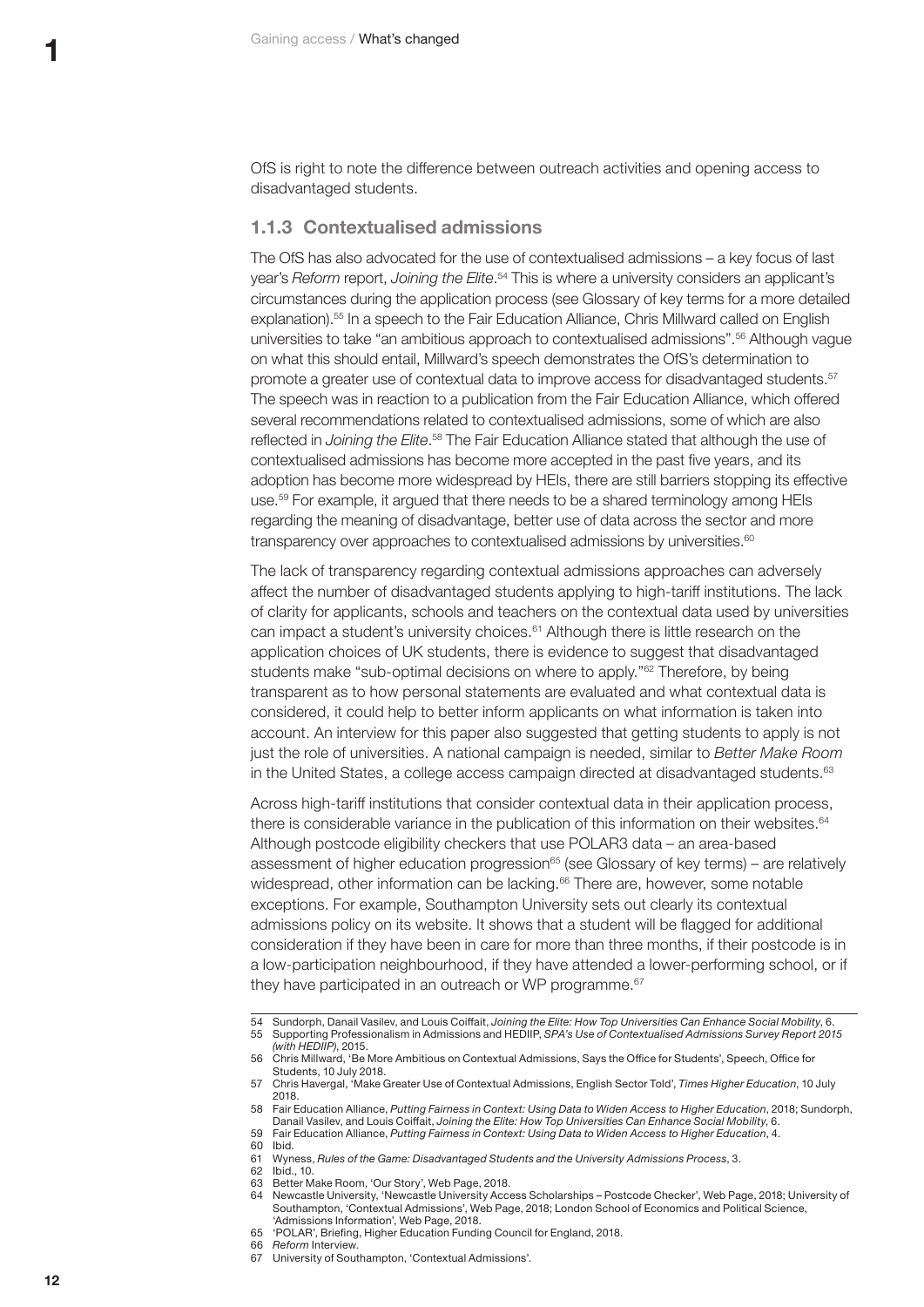## <span id="page-14-0"></span>2 Updated access rankings

| 2.1 The data     | 14  |
|------------------|-----|
| 2.1 The rankings | 15. |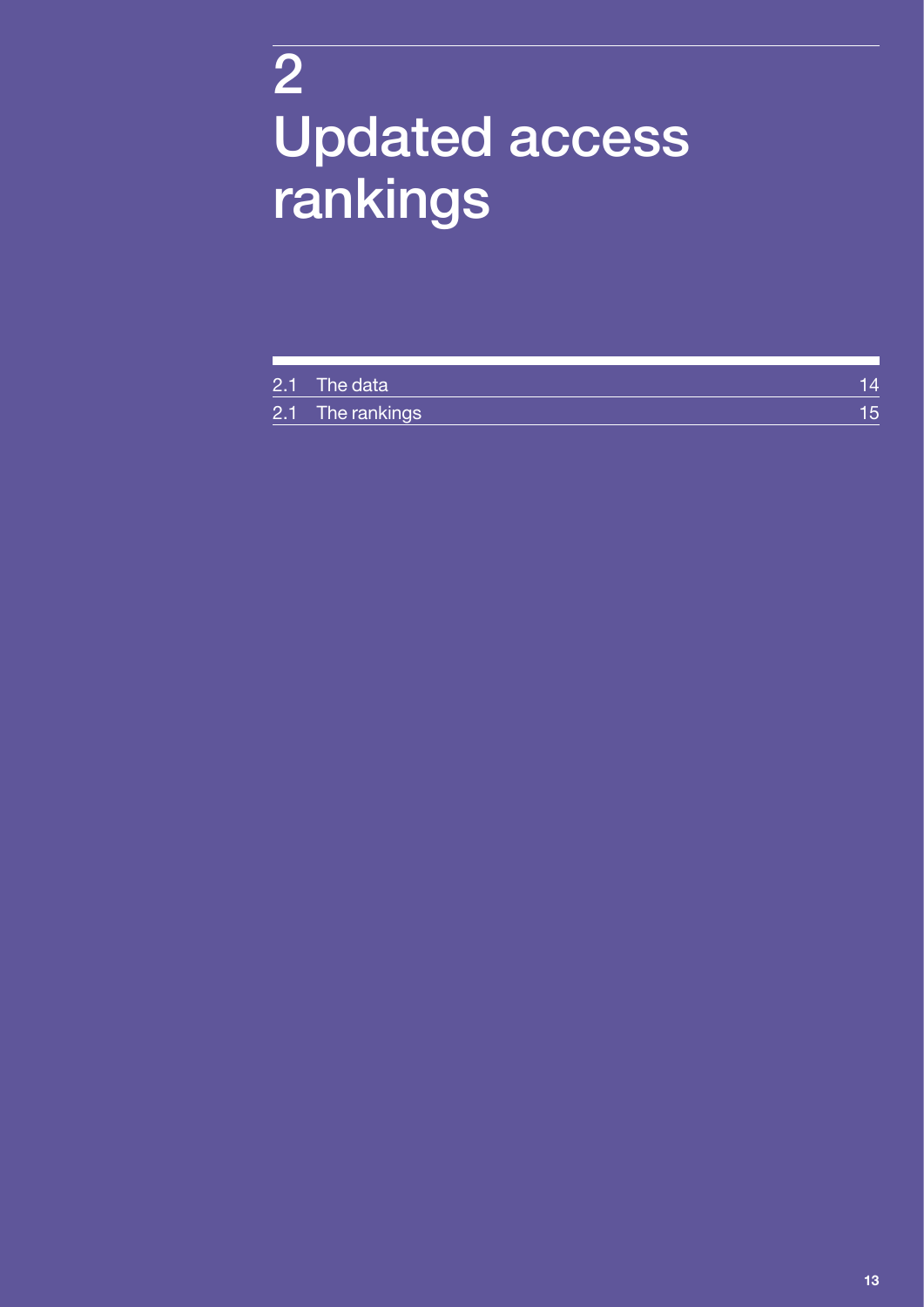<span id="page-15-0"></span>Last year's report, *Joining the Elite*, ranked elite universities according to their track record in increasing access for POLAR3 quintile 1 students, which are from neighbourhoods least likely to attend university, from 2011-12 to 2015-16.68 This paper has updated last year's table (see Figure 1), based on a new rolling average from 2012-13 to 2016-17 (see Figure 8 in the Appendix for the rankings from 2011-12 to 2016-17). To provide a more detailed analysis of the progress of elite universities, and to compensate for a change in the base year from 2011-12 to 2012-13, Figures 2, 3 and 4 chart the percentage of students from low-participation neighbourhoods at high-tariff institutions, in addition to their progress against their individual benchmarks, since 2009-10.69

#### **2.1 The data**

Figure 1 uses POLAR3 data to measure the progress of elite universities in their attempts to improve access for disadvantaged students. POLAR3 classifies local areas into five quintiles, with quintile 1 areas having the lowest rates of young people progressing to university, and quintile 5 areas having the highest rates of university participation. Several interviewees questioned the ability of POLAR3 to successfully measure disadvantage or diversity, noting that it does not consider socio-economic background, ethnicity and caring responsibilities among other metrics. Instead, POLAR3, which is still used by HESA to measure the participation of under-represented groups in higher education, measures the progression to higher education of a local neighbourhood.<sup>70</sup>

This measurement is imperfect, as it can group together applicants with very different backgrounds that may live in the same area.71 This can result in urban universities, such as those in London, performing poorly against the POLAR3 measurement. This is because most areas in London, which are densely populated with people from a widerange of backgrounds, have high rates of university participation – even if there is socioeconomic disadvantage within an area. POLAR3, however, remains the only publicly available metric used to measure disadvantage in HEI admissions.72 It is, therefore, still used and prioritised by universities. Despite its imperfections, POLAR3 quintile 1 students make up over 64 per cent of MEM group 1 (the most disadvantaged according to UCAS's metric, which takes individual-level factors into account), and over 31 per cent of MEM group 2 – demonstrating that although imperfect, POLAR3 does capture the majority of disadvantaged students.73

Disadvantage is complex and multifaceted.74 If universities and regulators adopted several metrics including POLAR3, FSM status or a student's value-added score, they could provide a better measure of disadvantage. Several interviews carried out for this paper highlighted that a more comprehensive use of data would be a fairer measurement for universities in high-participation areas.<sup>75</sup> It was noted, however, that one reason POLAR3 is still used is because it assesses less-sensitive data that cannot identify an individual person. Using synthetic data could circumvent this concern. Synthetic data provides an artificial version of a sample of data with similar attributes to the original sample.<sup>76</sup> Individuals cannot be reidentified through the artificial version of data making it intrinsically privacy preserving. The DfE could provide synthetic data based on individual-level data in the National Pupil Database, such as a student's FSM status and income deprivation, which would be able to effectively measure a university's progress in improving access. As suggested in an interview carried out for this paper, developing a better measure of

<sup>68</sup> Sundorph, Danail Vasilev, and Louis Coiffait, *Joining the Elite: How Top Universities Can Enhance Social Mobility*, 21. See Figure 9.

The POLAR3 method was used to assess students from low-participation neighbourhoods from 2009-10.

<sup>70</sup> Higher Education Statistics Agency, *Widening Participation: UK Performance Indicators 2016/17*, 2018. 71 Fair Education Alliance, *Putting Fairness in Context: Using Data to Widen Access to Higher Education*, 10.

<sup>72</sup> Ibid.

<sup>73</sup> UCAS, 'Equality and Entry Rates Data Explorer', 2016.<br>74 UCAS Analysis and Insights, MEM - Technical Report.

<sup>74</sup> UCAS Analysis and Insights, *MEM – Technical Report*, 2018.

<sup>75</sup> *Reform* Interview.

<sup>76</sup> Stefanie Koperniak, 'Artificial Data Give the Same Results as Real Data — without Compromising Privacy', *MIT News*, 3 March 2017.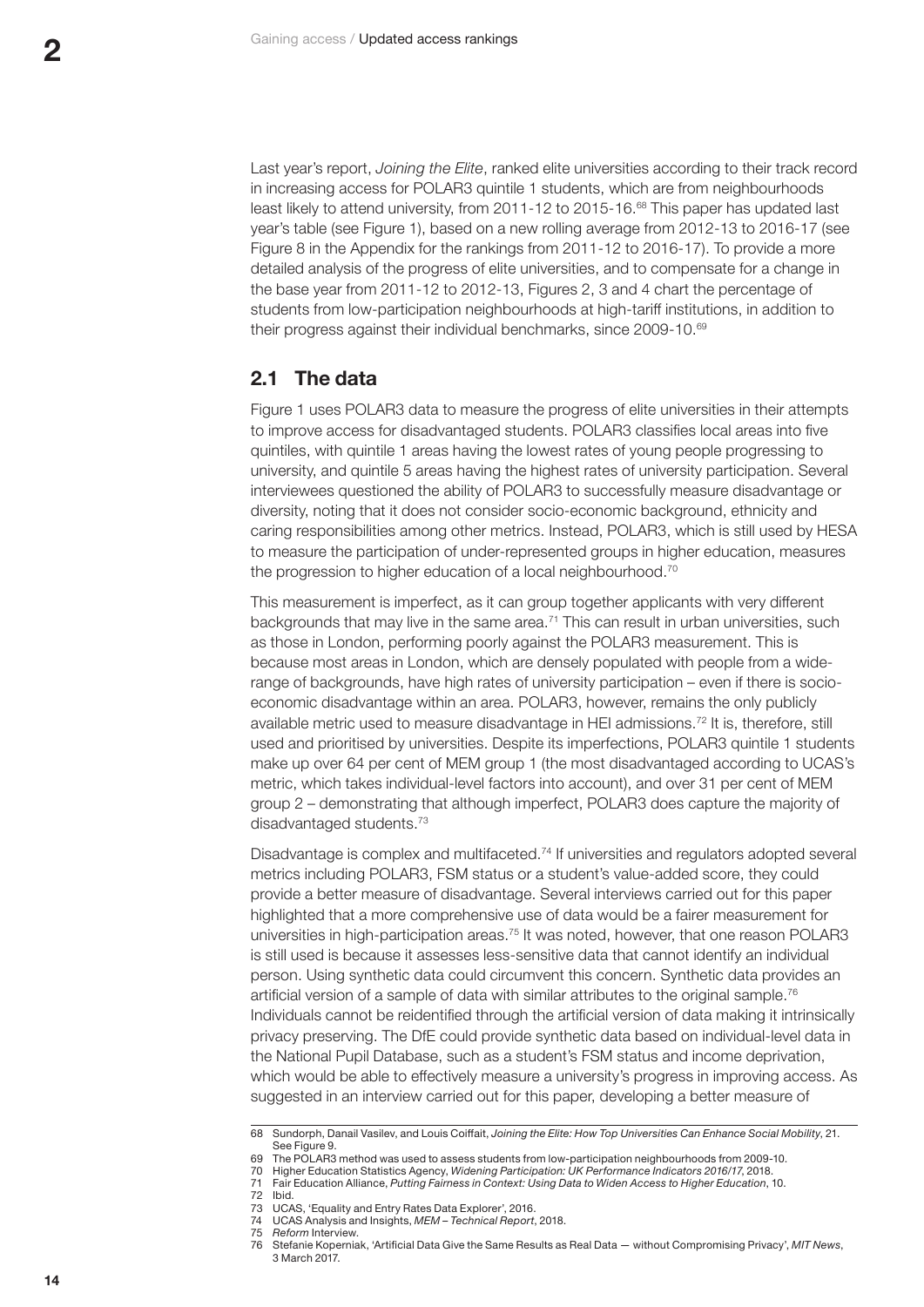<span id="page-16-0"></span>access to universities would require leadership from the DfE to ensure that it was adopted nationwide. As POLAR3 is still the measure on which universities are judged, universities are unlikely to unilaterally stop using it in favour of other metrics.

#### **Recommendation 2**

The Department of Education should create a more robust measure of each university's progress in improving access. It should create a new indicator using synthetic data based on sensitive attributes in the National Pupil Database, such as Free School Meal status, income deprivation and Children in Need status, in combination with other data such as a student's value-added score.

#### **2.2 The rankings**

The rankings (see [Figure 1](#page-17-0)), measures the 29 high-tariff institutions from 2012-13 to 2016-17 according to several metrics. The first column of the table shows the average annual increase in the proportion of disadvantaged students from 2012-13 to 2016-17. The second is the average distance from the HESA benchmark in the same five-year period. The last measure of performance is the progress against the institution's benchmark. Finally, average outreach expenditure per student, as reported in a university's access agreements and access and participation plans, is included.

[Figure 1](#page-17-0) shows that London School of Economics and Political Science (LSE) has retained its place at the top of the rankings, although the increase in the proportion of disadvantaged students has dropped from 1.13 per cent between 2011-12 to 2015-16, to 0.675 per cent from 2012-13 to 2016-17. There are also some notable shifts between the two ranking tables as a result of the rolling five-year average. Newcastle University has gone up from  $24<sup>th</sup>$  in last year's access rankings to  $2<sup>nd</sup>$  this year, whereas Southampton has slipped from 8<sup>th</sup> to 28<sup>th</sup>.

The table shows that 20 universities have seen an average increase in the proportion of disadvantaged students from 2012-13 to 2016-17. However, in 2016-17, only 17 universities saw a proportion increase from 2015-16. [Figure 2,](#page-18-0) which traces the progress of 8 elite universities from 2009-10 to 2016-17 using data measured by the POLAR3 method, adds further clarity. These 8 universities have been chosen because, according to the Complete University Guide for 2019, they have the highest entry standards among English universities.77 [Figure 2](#page-18-0) shows that the proportion of LSE's intake from lowparticipation neighbourhoods dropped by 1 percentage point from 2015-16 to 2016-17. However, it has risen by nearly 3 percentage points since 2009-10. In comparison, six of the other seven universities have made small improvements of less than 1 percentage point since 2009-10. The percentage of students from low-participation neighbourhoods at the University of Cambridge has slightly dropped from 3.1 per cent in 2009-10 to 3.0 per cent in 2016-17.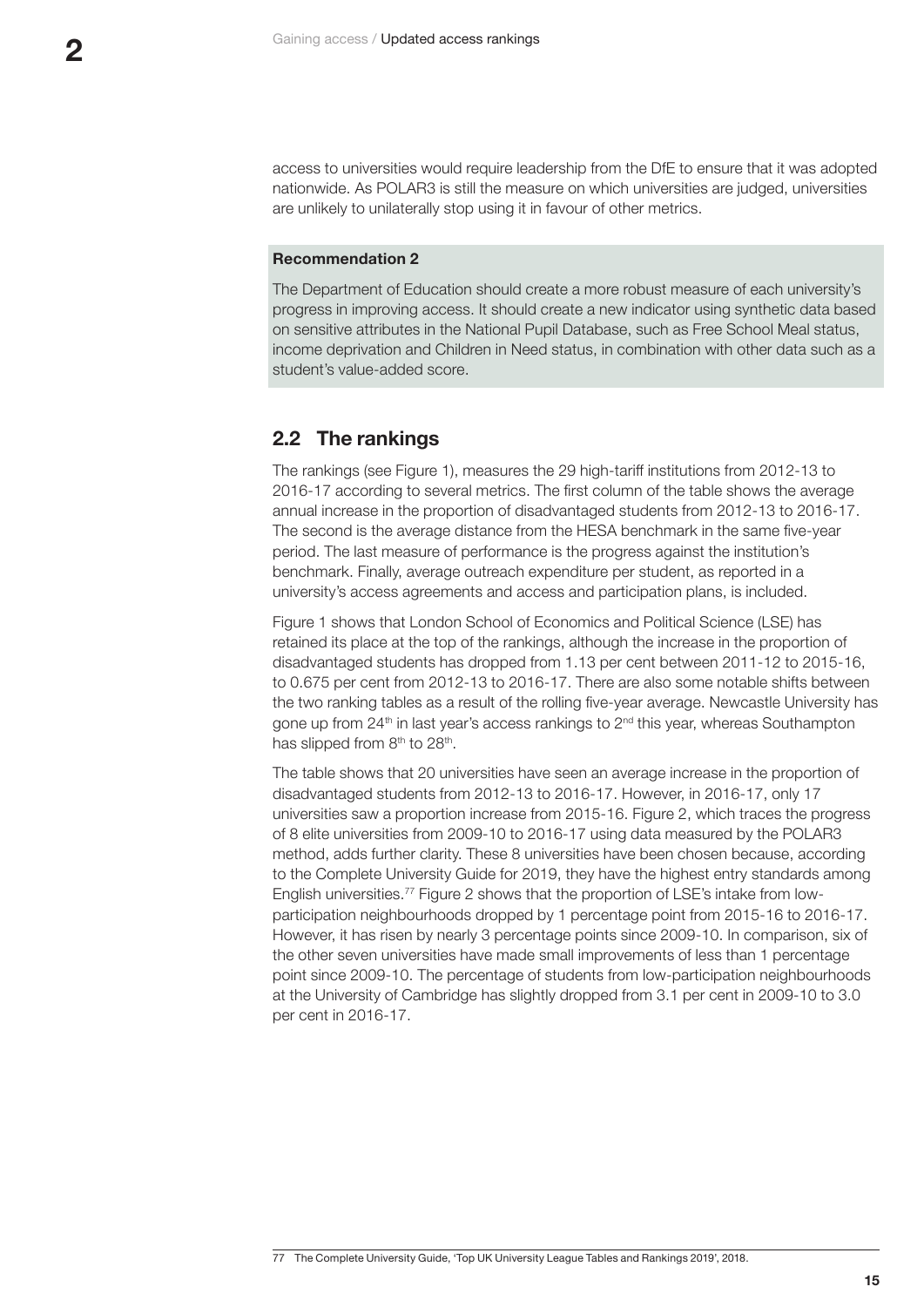#### <span id="page-17-0"></span>**Figure 1: High-tariff university access rankings**

|         | <b>University</b>                                          | Average annual<br>increase in the<br>proportion of<br>disadvantaged<br>students 2012-13 to<br>2016-17 | <b>Average distance</b><br>from HESA<br>benchmark 2012-<br>13 to 2016-17<br>(percentage points) | Change in<br>distance from<br><b>HESA benchmark</b><br>2012-13 to 2016-17<br>(percentage points) | <b>Per-student</b><br>expenditure across<br>all entrants (5-year<br>average) |
|---------|------------------------------------------------------------|-------------------------------------------------------------------------------------------------------|-------------------------------------------------------------------------------------------------|--------------------------------------------------------------------------------------------------|------------------------------------------------------------------------------|
| 1(1)    | <b>London School of Economics</b><br>and Political Science | 0.675                                                                                                 | 0.16                                                                                            | 3.4                                                                                              | £699                                                                         |
| 2(24)   | University of Newcastle                                    | 0.475                                                                                                 | 0.64                                                                                            | 0.9                                                                                              | £711                                                                         |
| 3(7)    | The University of Sheffield                                | 0.45                                                                                                  | 0.96                                                                                            | 0.9                                                                                              | £599                                                                         |
| 4(3)    | The University of East Anglia                              | 0.4                                                                                                   | $-0.46$                                                                                         | 0.1                                                                                              | £592                                                                         |
| 5(2)    | The University of York                                     | 0.375                                                                                                 | $-0.08$                                                                                         | 0.5                                                                                              | £541                                                                         |
| 6(16)   | SOAS, UoL                                                  | 0.35                                                                                                  | $-4.82$                                                                                         | 0.3                                                                                              | £507                                                                         |
| 7(21)   | Royal Holloway, UoL                                        | 0.32                                                                                                  | $-3.4$                                                                                          | $-0.3$                                                                                           | £393                                                                         |
| 8(9)    | Loughborough University                                    | 0.275                                                                                                 | $-2.04$                                                                                         | 0.7                                                                                              | £315                                                                         |
| 9(26)   | The University of Warwick                                  | 0.25                                                                                                  | $-0.76$                                                                                         | 0.7                                                                                              | £569                                                                         |
| 10(17)  | University of Nottingham                                   | 0.225                                                                                                 | $-1.16$                                                                                         | 0.2                                                                                              | £368                                                                         |
| 11(10)  | The University of Leicester                                | 0.225                                                                                                 | $-1$                                                                                            | $-1$                                                                                             | £582                                                                         |
| 12(13)  | King's College London                                      | 0.2                                                                                                   | $-2.5$                                                                                          | $-0.5$                                                                                           | £480                                                                         |
| 13 (19) | The University of Surrey                                   | 0.175                                                                                                 | $-2.04$                                                                                         | 0.1                                                                                              | £218                                                                         |
| 14 (28) | The University of Exeter                                   | 0.15                                                                                                  | $-2.12$                                                                                         | 0                                                                                                | £383                                                                         |
| 15(12)  | The University of Birmingham                               | 0.125                                                                                                 | $-0.86$                                                                                         | 0.2                                                                                              | £388                                                                         |
| 16(6)   | The University of Bristol                                  | 0.1                                                                                                   | $-2.14$                                                                                         | 0.1                                                                                              | £524                                                                         |
| 17 (18) | The University of Bath                                     | 0.1                                                                                                   | $-1.28$                                                                                         | 0.7                                                                                              | £592                                                                         |
| 18 (22) | The University of Oxford                                   | 0.075                                                                                                 | $-1.72$                                                                                         | 0.6                                                                                              | £1,542                                                                       |
| 19 (25) | Queen Mary, UoL                                            | 0.05                                                                                                  | $-4.06$                                                                                         | $-1$                                                                                             | £108                                                                         |
| 20(23)  | University of Durham                                       | 0.025                                                                                                 | $-0.98$                                                                                         | 0.3                                                                                              | £915                                                                         |
| 21(15)  | The University of Liverpool                                | 0                                                                                                     | 0.92                                                                                            | $-1.3$                                                                                           | £219                                                                         |
| 22(11)  | The University of Lancaster                                | -0.025                                                                                                | 1.28                                                                                            | -1                                                                                               | £371                                                                         |
| 23 (20) | Imperial College London                                    | $-0.025$                                                                                              | $-1.1$                                                                                          | $-0.2$                                                                                           | £450                                                                         |
| 24(4)   | The University of Leeds                                    | $-0.05$                                                                                               | 0.46                                                                                            | $-0.6$                                                                                           | £317                                                                         |
| 25(5)   | The University of Manchester                               | $-0.075$                                                                                              | 0.66                                                                                            | $-0.7$                                                                                           | £387                                                                         |
| 26 (29) | St George's, UoL                                           | $-0.125$                                                                                              | $-3.16$                                                                                         | $-1.8$                                                                                           | £1,099                                                                       |
| 27(14)  | The University of Cambridge                                | $-0.15$                                                                                               | $-1.32$                                                                                         | $-0.3$                                                                                           | £792                                                                         |
| 28(8)   | The University of Southampton                              | $-0.25$                                                                                               | $-0.78$                                                                                         | $-1.9$                                                                                           | £312                                                                         |
| 29 (27) | University College London                                  | $-0.325$                                                                                              | $-1.98$                                                                                         | $-0.1$                                                                                           | £801                                                                         |

**Key:** Stayed in the same place Moved up the rankings Moved down the rankings

#### **The first number represents current position and the number in brackets represents last year's position.**

**Sources:** *Reform* **calculations based on HESA performance indicators, in addition to OFFA and OfS monitoring outcomes. Expenditure refers to spending on the 'access' category in access agreements, which was previously reported under 'outreach'.**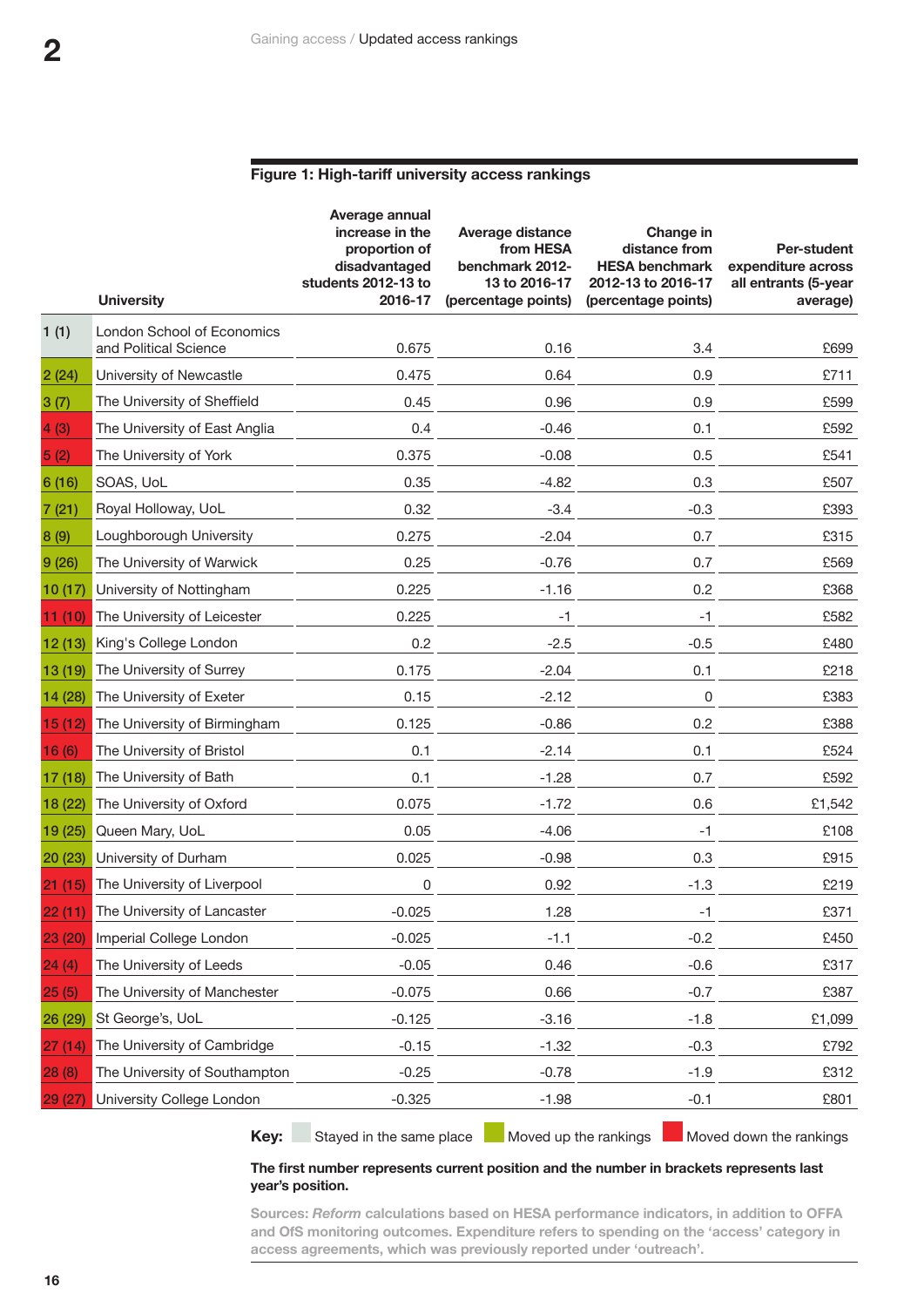

#### <span id="page-18-0"></span>**Figure 2: Percentage of students from low-participation neighbourhoods**

**Sources:** *Reform* **calculations based on HESA performance indicators from 2009-10 to 2016-17.** 

Figure 1 also ranks Lancaster 22<sup>nd</sup> out of 29. However, Lancaster has a high percentage of students from low-participation neighbourhoods, in comparison to other elite universities, year-on-year.78 Indeed, Figure 1 also highlights that Lancaster is highest ranked in terms of the University's average distance from its benchmark from 2012-13 to 2016-17. Over the five-year period, only seven universities of the 29 had an average that was above their benchmark.

In terms of progress against the benchmark, Figure 1 shows that LSE stands out – similar to last year's results.79 From 2012-13 to 2016-17, LSE improved against its benchmark by 3.4 percentage points. Although this is lower than its improvement from 2011-12 to 2015-16, which was 4.5 percentage points, it does show LSE's consistency in beating its benchmark in recent years, reflecting the successful use of contextualised admissions. [Figure 3](#page-19-0) supports this conclusion, showing that since 2015-16, LSE has made a marked improvement. [Figure 3](#page-19-0) also shows that the other 7 elite universities have failed to outperform their individual benchmarks from 2009-10 to 2016-17. In addition, as [Figure 4](#page-19-1) demonstrates, when the benchmark is adjusted to consider location, apart from LSE, only Imperial College London surpasses its benchmark by 0.2 percentage points in 2016-17.

<sup>78</sup> Higher Education Statistics Agency, 'Table T1a – Participation of Under-Represented Groups in Higher Education: UK Domiciled Young Full-Time Undergraduate Entrants 2016/17', *Widening Participation: UK Performance Indicators 2016/17*, 2018.

<sup>79</sup> Sundorph, Danail Vasilev, and Louis Coiffait, *Joining the Elite: How Top Universities Can Enhance Social Mobility*, 21–22.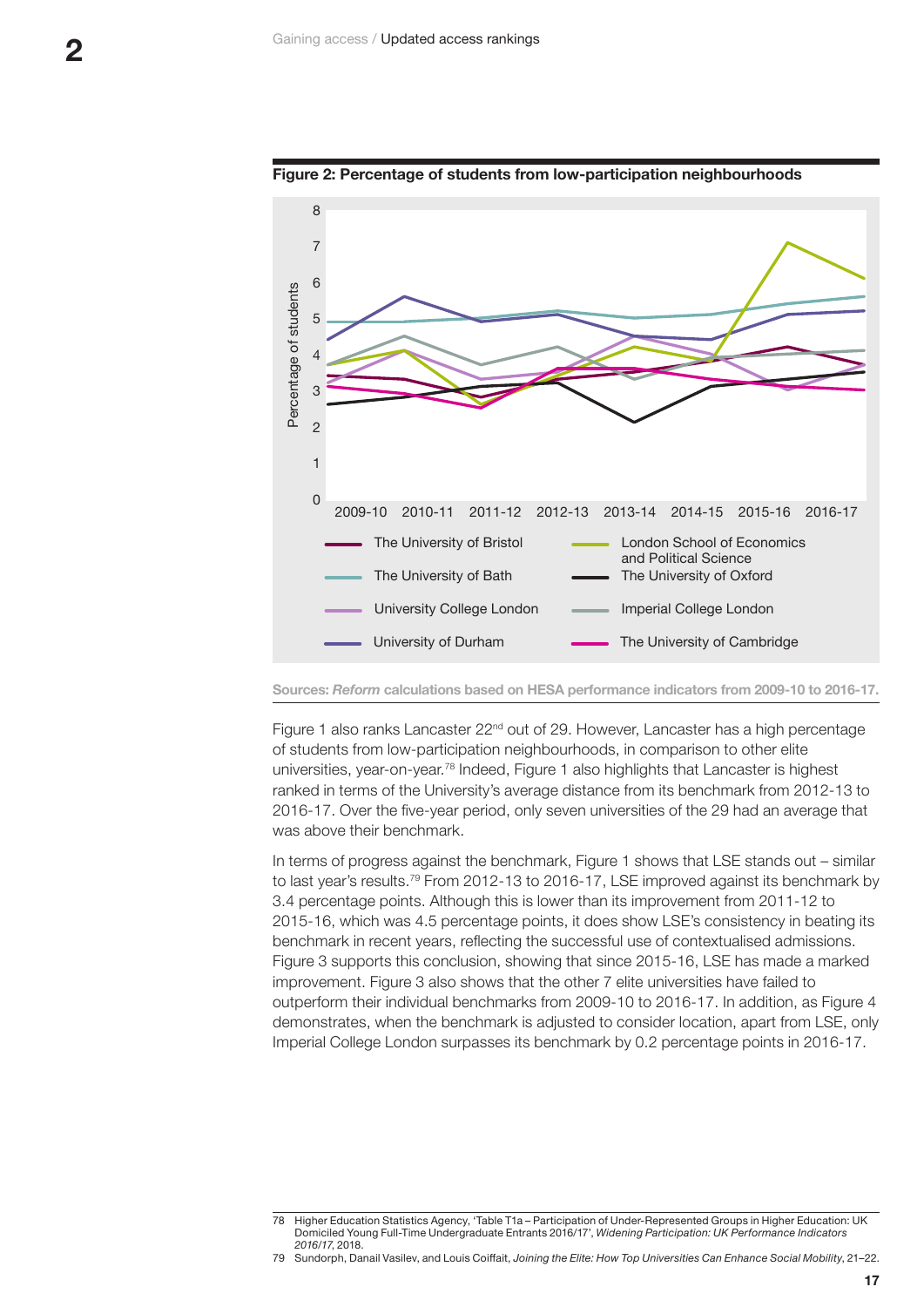<span id="page-19-0"></span>



**Sources:** *Reform* **calculations based on HESA performance indicators from 2009-10 to 2016-17.** 



<span id="page-19-1"></span>**Figure 4: Distance from HESA location-adjusted benchmark**

**Sources:** *Reform* **calculations based on HESA performance indicators from 2009-10 to 2016-17.**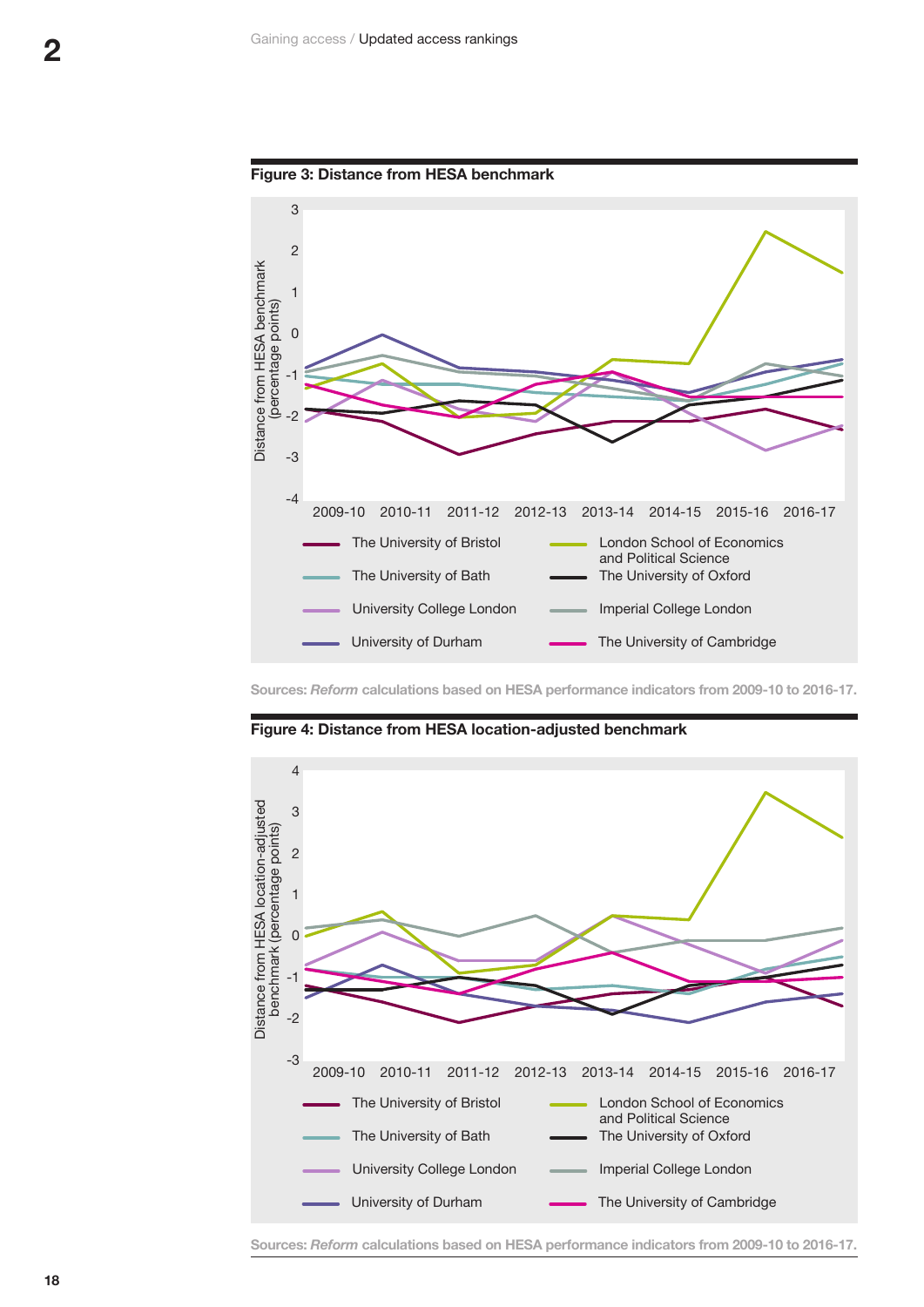Access and outreach spending vary between universities, which reflects similar results from last year's report.<sup>80</sup> Oxford University spends the most on access and Queen Mary, University of London spends the least. However, Queen Mary is only one place below Oxford in the rankings. In addition, other metrics show that Queen Mary attracts a diverse student population, which may account for the university's low spend on access.<sup>81</sup> For example, according to its access and participation plan for 2019-20, 59 per cent of its students are BME and 42 per cent are the first from their family to attend university.<sup>82</sup> The two universities that have spent the most on access – Oxford and St George's Hospital Medical School – have, on average, seen little improvement in the proportion of disadvantaged students from 2012-13 to 2016-17.

There is, however, little transparency as to what spending on 'access' is used for, which makes it hard to assess what activities are most effective.<sup>83</sup> Furthermore, for Oxford, regardless of the university's spending on access, its entry standards, which are one of the highest among the elite universities, make it difficult to admit disadvantaged students. This is because a lower proportion of disadvantaged students achieve the necessary grades in comparison to more advantaged students.<sup>84</sup> Without actively reducing these grades to admit more disadvantaged students, it will be hard for high-tariff institutions to close this gap and will require more effort pre-GCSE to raise attainment of disadvantaged students from an earlier age.<sup>85</sup>

<sup>80</sup> Ibid., 21.

<sup>81</sup> *Reform* Interview.

<sup>82</sup> Queen Mary University of London, *2019-20 Access and Participation Plan*, 2018, 1.

<sup>83</sup> Sundorph, Danail Vasilev, and Louis Coiffait, *Joining the Elite: How Top Universities Can Enhance Social Mobility*,

<sup>22–23.</sup>

<sup>84</sup> Department for Education, *Revised A Level and Other 16-18 Results in England, 2016/17*, 2018, 11; University of Oxford, *Access and Participation Plan 2019-20*, 2018, 1–4.

<sup>85</sup> *Reform* Interview.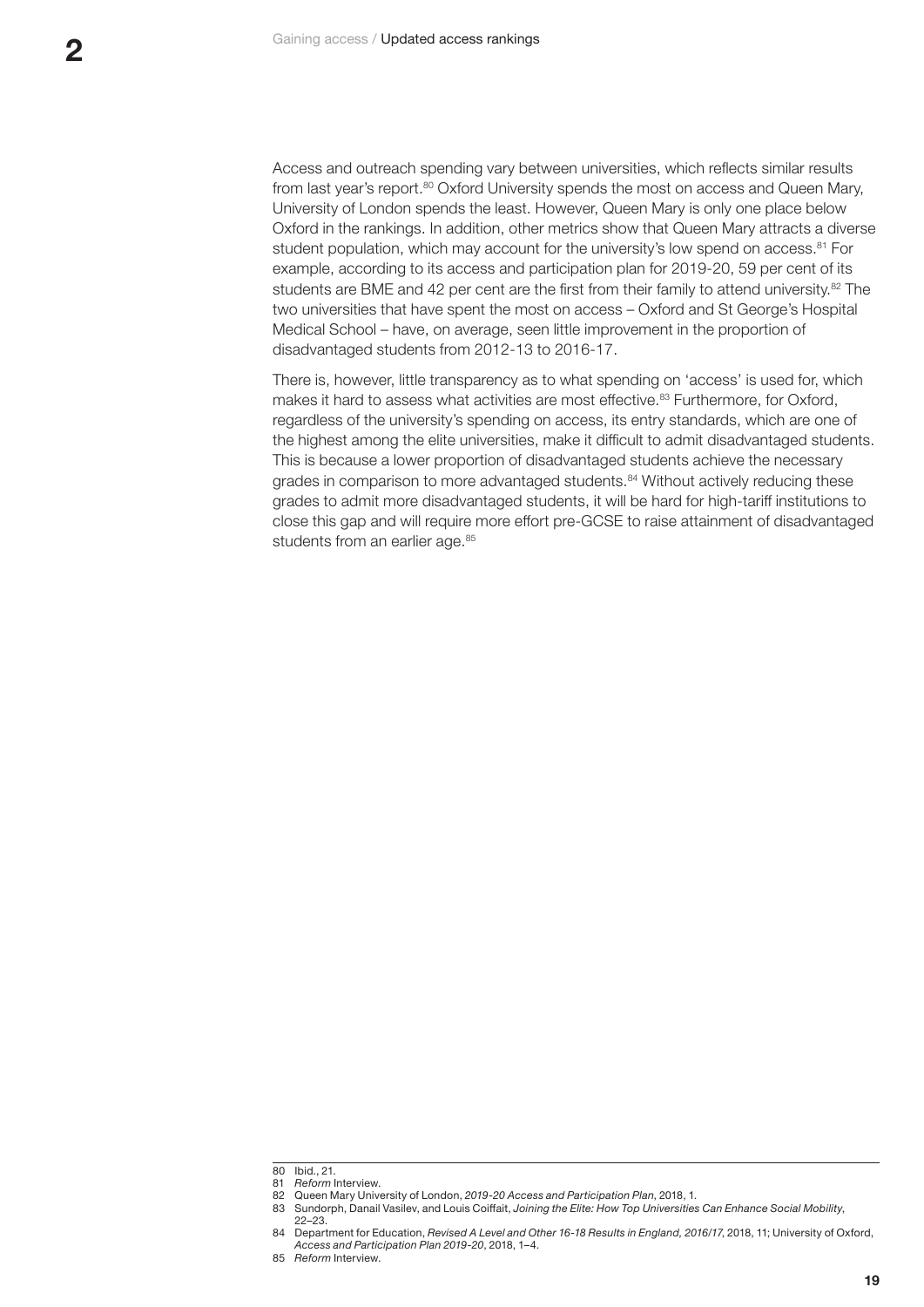<span id="page-21-0"></span>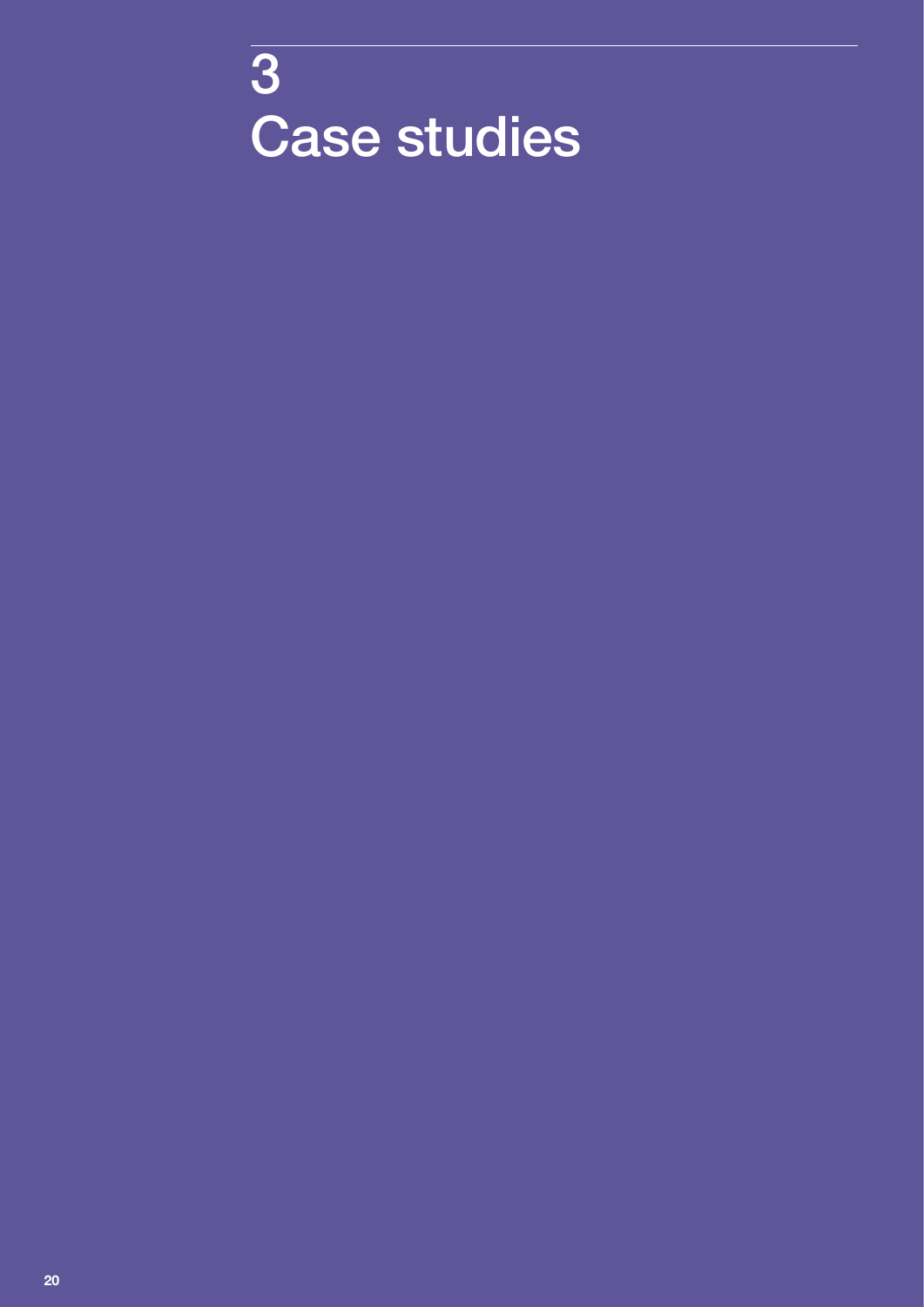As Figure 1 shows, several universities have changed position from last year's access rankings as a result of the five-year rolling average. LSE has also retained the top spot. Newcastle University's rise up the table, and Southampton University's drop, are two notable changes. This section evaluates the approaches to access from LSE, Newcastle and Southampton in greater detail, to assess whether their positions in this year's access rankings reflect their access activities.

#### **Figure 5: Newcastle University**

Newcastle University has seen positive improvements to its WP performance according to its most recent access and participation plan. $86$  They have maintained their relatively high figures in the entry of students from low-participation neighbourhoods, which was 9.3 per cent in 2016 and 9.1 per cent in 2017 – a rise from 7.6 per cent in 2015.<sup>87</sup> However, its offer rate to more disadvantaged students (POLAR3 quintile 1) was lower than more advantaged students. Although the University is a national recruiter, it has a strong local presence, with 23 per cent of entrants in 2016-17 coming from the North East.<sup>88</sup> Newcastle was also 1.3 per cent above its benchmark in 2016-17, whereas in 2015-16, it was 0.2 per cent below the benchmark. $89$  In 2016-17, Newcastle spent £3,443,442 on access, an increase of £121,242 from 2015-16.<sup>90</sup> It is, however, unclear how this money was allocated and therefore how it affected Newcastle's performance.

Newcastle have developed various outreach activities and contextual admissions programmes that support access for disadvantaged students. For example, its PARTNERS programme is a supported entry route to the University, where students can receive a lower conditional offer on completion of the summer school.<sup>91</sup> The PARTNERS programme is explicitly aimed at disadvantaged students and sets out the eligibility criteria on the website.<sup>92</sup>

Newcastle University introduced contextualised admissions in 2010.<sup>93</sup> According to its admissions policy for 2018 entry, contextual information such as personal circumstances, disabilities, parental experience of higher education and involvement in schemes such as the PARTNERS programme, gathered during the admission process, is given to admissions tutors.94 This approach, however, could lead to subjectivity in the use of contextual data among tutors. Thus, as set out in the University's most recent access and participation plan, it aims to "refine our approach to the use of contextual data in admissions so that it is coherent and consistent across all subjects and makes use of multiple data sets."95 From its website, its contextual admissions policy is unclear. It does, however, provide a link to its admissions policy document, which briefly refers to the contextual information that will be considered.96

92 Newcastle University, 'PARTNERS Programme – Eligibility Checker', Web Page, 2018. The website lists the nine eligibility criteria, of which pupils must meet one (or more): postcode, entitlement to FSM, school performance, local authority care, parent/carers' experience of higher education and current occupation, long-term health condition, recognised carer and living independently of family.

<sup>86</sup> Newcastle University, *2019-20 Access and Participation Plan*, 2018, 1.

<sup>87</sup> Ibid.

<sup>88</sup> Ibid.<br>89 High 89 Higher Education Statistics Agency, 'Table T1a – Participation of Under-Represented Groups in Higher Education: UK Domiciled Young Full-Time Undergraduate Entrants 2016/17'; Higher Education Statistics Agency, 'Table T1a – Participation of Under-Represented Groups in Higher Education: UK Domiciled Young Full-Time Undergraduate Entrants 2015/16', *Widening Participation Summary: UK Performance Indicators 2015/16*, 2017.

<sup>90</sup> Office for Students, 'Table 3 – Fee Income and Expenditure through Access Agreements in 2016-17, by Institution (HEIs Only)'; Office for Fair Access, 'Table 3 – Fee Income and Expenditure through Access Agreements in 2015-16, by Institution (HEIs Only)', *Outcomes of Access Agreement Monitoring for 2015-16*, 2017.

<sup>91</sup> Newcastle University, 'PARTNERS Programme – Information for Schools and Colleges', Web Page, 2018.

<sup>93</sup> Sundorph, Danail Vasilev, and Louis Coiffait, *Joining the Elite: How Top Universities Can Enhance Social Mobility*, 36.

<sup>94</sup> Newcastle University, *Admissions Policy: 2018 Entry*, 2018, 4.

<sup>95</sup> Newcastle University, *2019-20 Access and Participation Plan*, 7.

<sup>96</sup> Newcastle University, 'Admissions Policies and Procedures', Web Page, 2018; Newcastle University, *Admissions Policy: 2018 Entry*, 4.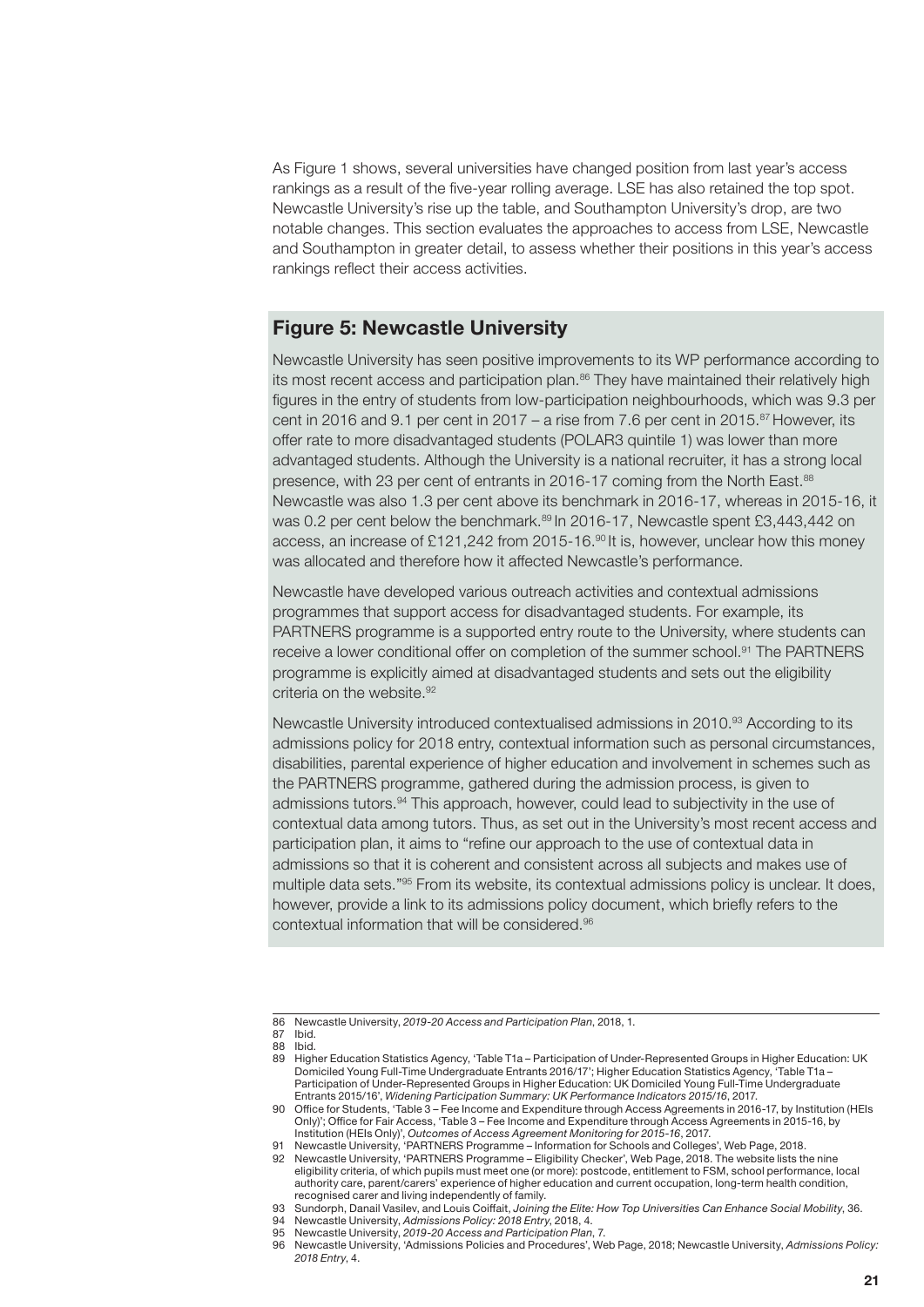#### **Figure 6: London School of Economics and Political Science**

LSE's access and participation plan for 2019-20 shows that 6.1 per cent of its entrants were from low-participation neighbourhoods in 2016-17 – above its benchmark of 4.6 per cent.97 However, in 2016-17, 68.4 per cent of LSE's UK domiciled young full-time undergraduate entrants were from state schools or colleges – below their benchmark of 70.9 per cent.98 The percentage of applications from black African-Caribbean students has fallen to under seven per cent, but there has been an increase in the proportion of offers and in the enrolment rate.<sup>99</sup> In 2016-17 LSE spent £800,000 on access, an increase of £200,000 from 2015-2016.100

As demonstrated in last year's report, LSE have been proactive in their approach to contextualised admissions, which has had a positive impact on its WP performance.101 This is demonstrable through its spike in figures of POLAR3 quintile 1 students from 2015-16 as shown in Figure 2. LSE introduced contextualised admissions in 2014, and there are six contextual data 'flags' that are used to place a person's educational achievement and potential into context. LSE flags a student for additional consideration if they are from a low-participation neighbourhood, a low-performing school or college, if they have spent time in care, if they have been part of an LSE WP scheme, or other relevant factors such as medical issues.<sup>102</sup>

On the 'Admissions Information' section of its website, LSE sets out what contextual information is used.<sup>103</sup> Although clear, it does not provide an eligibility checker for students who are unsure whether their postcode, school or college meets the requirements. The website also demonstrates how the information is used when it is flagged to the admissions selector. For example, a disadvantaged student may receive a standard offer if their academic record is slightly less competitive, or if they are predicted slightly lower grades, and the information is also considered when making confirmation decisions.<sup>104</sup> A spokesperson from LSE argued that the university "is currently making a concerted effort to increase the transparency of its use of contextual data" and "is working with schools and colleges to make its use of contextual data more visible."

#### **Figure 7: University of Southampton**

In 2016-17, 7.1 per cent of full-time young students entering Southampton came from low-participation neighbourhoods. This is a slight drop from 7.4 per cent in 2015-16.<sup>105</sup> However, this is 0.3 percentage points above its benchmark. In 2015-16, 325 students came from low-participation neighbourhoods, in 2016-17 this fell to 265.<sup>106</sup> As of 2016-17, Southampton has also piloted the use of UCAS's MEM data, which the University argues "provided an opportunity to develop how we consider multiple equality characteristics/intersections of disadvantage."107 This pilot has shown that most of the applications that meet their current contextual criteria are in the MEM group least likely to attend university. In addition, it has shown that those in the most disadvantaged MEM

104 Ibid.

<sup>97</sup> London School of Economics and Political Science, *LSE Access and Participation Plan: 2019 Entry*, 2018, 1. 98 Higher Education Statistics Agency, 'Table T1a – Participation of Under-Represented Groups in Higher Education: UK Domiciled Young Full-Time Undergraduate Entrants 2016/17'.

<sup>99</sup> London School of Economics and Political Science, *LSE Access and Participation Plan: 2019 Entry*, 1. 100 Office for Students, 'Table 3 – Fee Income and Expenditure through Access Agreements in 2016-17, by Institution (HEIs Only)'; Office for Fair Access, 'Table 3 – Fee Income and Expenditure through Access Agreements in 2015-16, by

Institution (HEIs Only)'.

<sup>101</sup> Sundorph, Danail Vasilev, and Louis Coiffait, *Joining the Elite: How Top Universities Can Enhance Social Mobility*, 24–25.

<sup>102</sup> London School of Economics and Political Science, *Undergraduate Admissions Policy*, 2018, 8.

<sup>103</sup> London School of Economics and Political Science, 'Admissions Information'.

<sup>105</sup> Higher Education Statistics Agency, 'Table T1a – Participation of Under-Represented Groups in Higher Education: UK Domiciled Young Full-Time Undergraduate Entrants 2016/17'; Higher Education Statistics Agency, 'Table T1a – Participation of Under-Represented Groups in Higher Education: UK Domiciled Young Full-Time Undergraduate Entrants 2015/16', 1.

<sup>106</sup> The University of Southampton, *Access and Participation Plan 2019-20*, 2018, 23.

<sup>107</sup> Ibid., 1.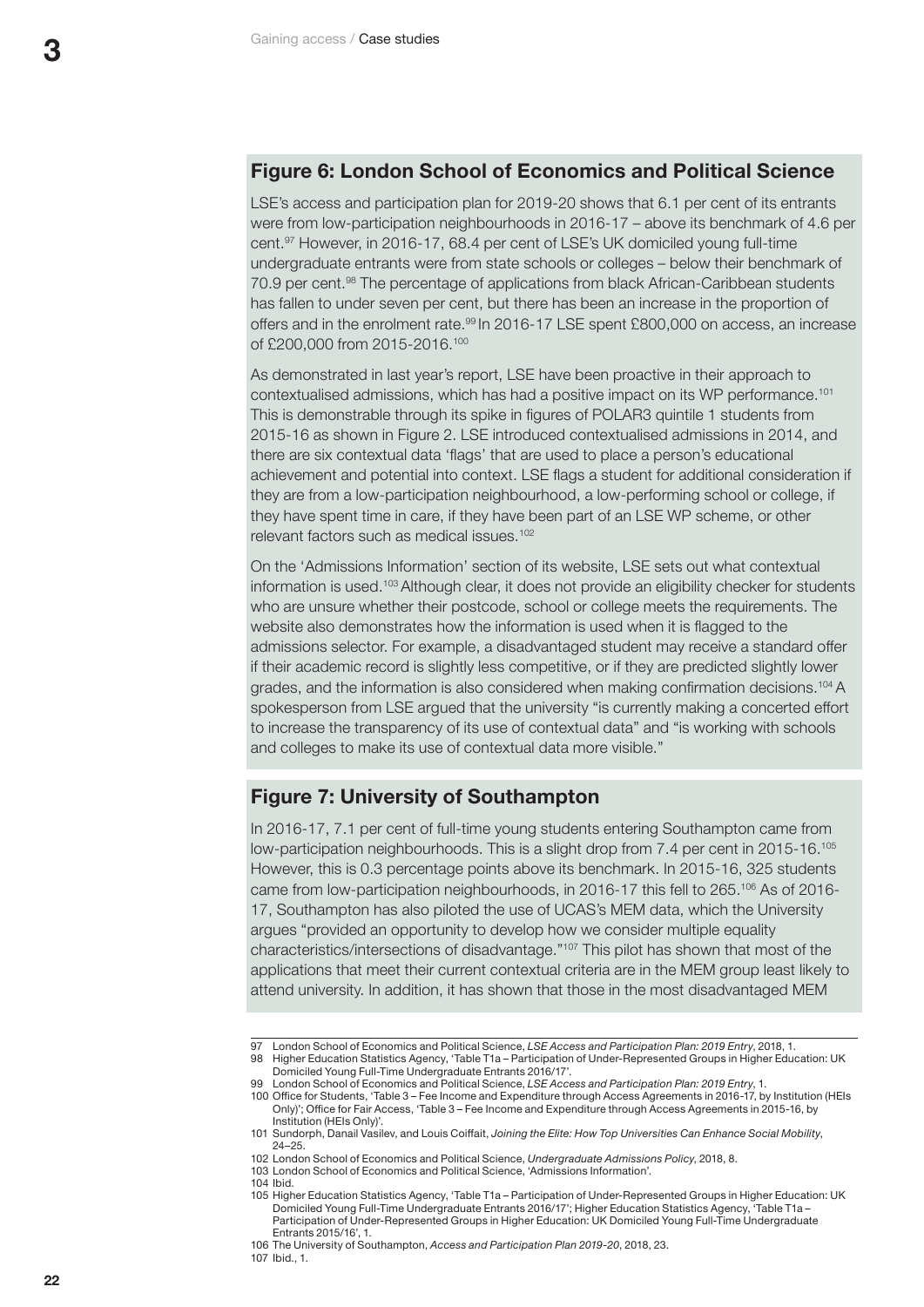group were less likely to receive an offer than the most advantaged MEM group.108 In 2016-17, Southampton spent £1,394,387 on access, an increase of £263,387 from 2015-16.

Southampton have developed outreach programmes to improve access for disadvantaged students. Its 'Learn with US' outreach programme, for example, uses a series of regular interventions for groups of disadvantaged students from Years 6-13 to encourage them to progress to university. This includes university visits, school-based workshops and support and advice to students, parents and teachers.<sup>109</sup> In 2015-16, 35 secondary schools and 25 colleges across Dorset, Hampshire, London, the Isle of Wight, London and Wiltshire engaged with this programme.<sup>25</sup>

Southampton has also embraced collaboration to improve its WP performance. It works with Southampton Solent, Arts University Bournemouth, Bournemouth, Portsmouth and Winchester universities to exchange good practice, ensure appropriate targeting and monitoring of outcomes to increase access to higher education.110 In 2016, Southampton became the lead institution for the Southern Universities Network, a collaborative partnership comprising higher education providers in Hampshire, Dorset and the Isle of Wight, and from 2017 this partnership has delivered the NCOP for the region. The network works to increase higher education participation working with 101 schools and further education colleges in the region.<sup>111</sup>

Southampton introduced a contextual admissions policy in 2015-16. In 2017, 25 per cent of applications from home students met at least one of the contextual criteria. 64 per cent of these potential students received an offer, of which 31 per cent received a reduced offer.<sup>112</sup> On the University's website it sets out clearly what contextual data is acknowledged in the admissions process, and provides links to various tools, such as a postcode look-up, which can help an applicant check their eligibility.113

The case studies demonstrate that each university has been proactive in their approach to access for disadvantaged students. Most notably, each university has developed some form of contextualised admissions. Yet, only LSE's data demonstrates a significant change in the percentage of students from a low-participation neighbourhood it admits, or in the progression against its benchmark. In regard to the transparency of each university's contextual admissions process, there is significant variance that may make it difficult for students to assess their eligibility. Southampton's approach is the most thorough, with the criteria clearly set out and tools readily available for students to check if they are eligible.

When comparing universities, it is important to consider local circumstances. This is because, to a certain degree, universities continue to attract local students and are therefore subject to local demographics. Indeed, although the scale of local recruitment will differ depending on the university, local areas are often disproportionately represented.114 Recent research, which examines median household wealth, GDP per capita, unemployment rate and average house price among other metrics, demonstrates that London is the most prosperous area of UK, followed by the South East, whereas the North East is the least prosperous area of the UK.115 Furthermore, according to the 2011 UK Census, 81.9 per cent of Newcastle's population are White British, 77.7 per cent of Southampton's population are White British, and 38.4 per cent of Inner London's

<sup>108</sup> Ibid., 2. 109 Ibid., 11–12.

<sup>110</sup> The University of Southampton, *Access Agreement 2015-16*, 2014.

<sup>111</sup> Southern Universities Network, *About: The Southern Universities Network*, 2018.

<sup>112</sup> The University of Southampton, *Access and Participation Plan 2019-20*, 18.

<sup>113</sup> University of Southampton, 'Contextual Admissions'.

<sup>114</sup> London School of Economics and Political Science, *LSE Access and Participation Plan: 2019 Entry*, 9; Newcastle University, *2019-20 Access and Participation Plan*, 1.

<sup>115</sup> Barclays, 'UK Prosperity Map 2017', Web Page, 2017.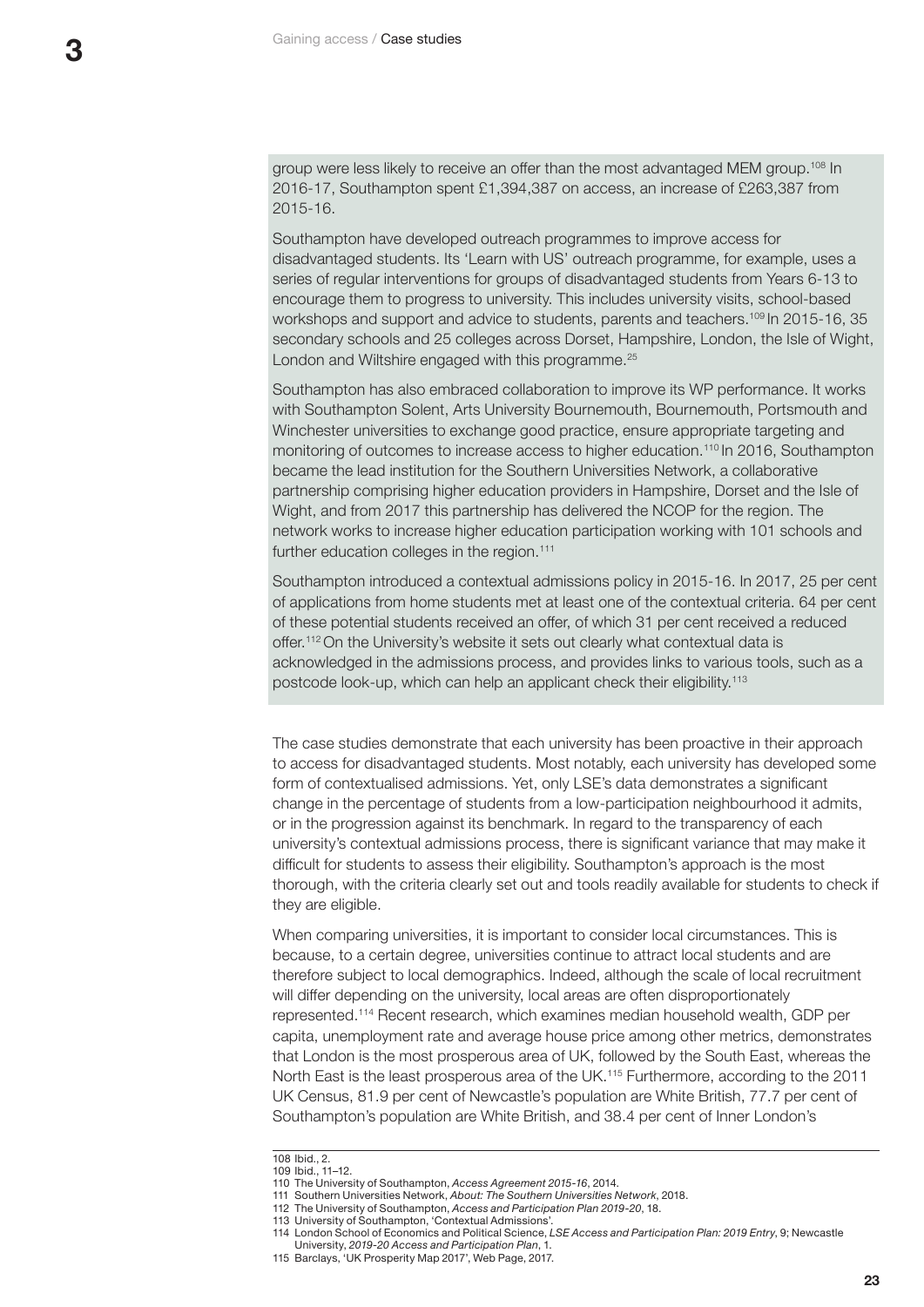population are White British.7 This demographic difference is reflected in each university's recruitment figures. For example, only 0.2 per cent of Newcastle's newest entrants were from a black, or black British-Caribbean background, whereas nearly 6 per cent of LSE's newest entrants were black African-Caribbean students.116 It is essential to hold all universities to account regarding the composition of their student bodies. However, with so many local factors in play, it is also important to assess each university in relation to its local and regional circumstances. Better publicly available data would enable a more robust approach that takes these nuances into account. What the case studies show, however, is that there is still a lot to be done to close the access gap between advantaged and disadvantaged students.

<sup>116</sup> Newcastle University, *2019-20 Access and Participation Plan*, 2; London School of Economics and Political Science, *LSE Access and Participation Plan: 2019 Entry*, 3.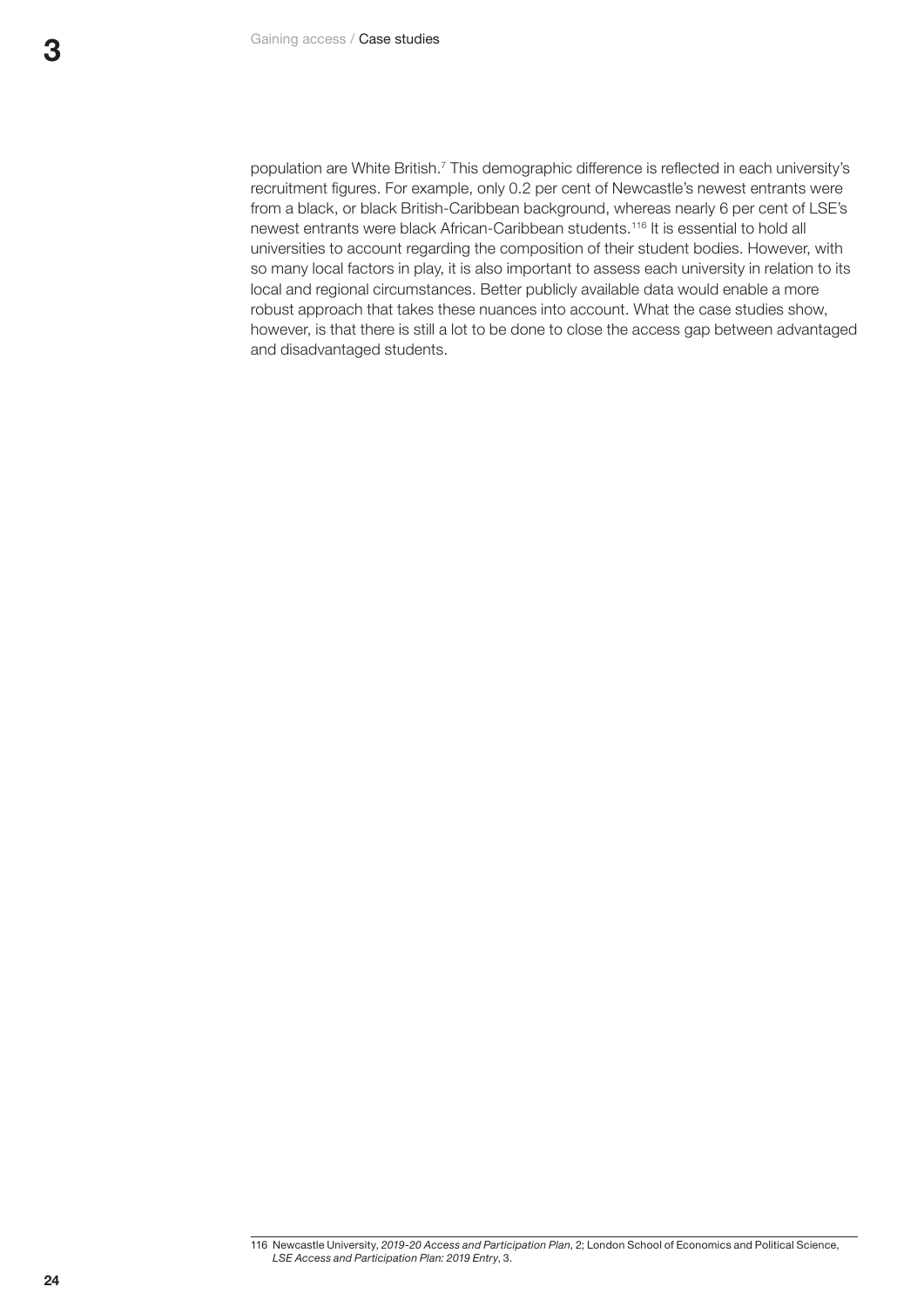### <span id="page-26-0"></span>4 Conclusion

The commitment to enhancing social mobility in England is regularly displayed. In Government statements,117 access and participation plans,118 and the OfS's guidance to universities,119 social mobility is a clear goal. Improving access to elite universities for disadvantaged students is one way of achieving this. As the data shows, however, this year demonstrates little improvement from the previous year. Although the number of disadvantaged students accessing elite universities is slowly rising, the gap between them and their more advantaged peers remains stubbornly large.120 With no control on the number of students admitted to universities, and with £745.6 million spent on WP, there is potential to improve the equality of access.121 The figures demonstrate, however, that more needs to be done.

The introduction of the OfS is a step in the right direction. While the regulatory framework for this year's access and participation plans remains similar to previous access agreements submitted to OFFA, the recent consultation demonstrates the OfS's determination to embrace change and to tackle barriers to WP.122 In particular, its support for contextualised admissions, as demonstrated by Chris Millward's speech to the Fair Education Alliance, should be lauded.123 As previously mentioned, the use of contextualised admissions is already becoming widespread and, for LSE in particular, has begun to bear fruit.

The use of contextualised admissions also has the potential to offset the attainment issue facing elite universities. A large barrier to improving access is that on average, disadvantaged students achieve lower A level grades than their more advantaged peers and are therefore unable to apply to high-tariff institutions.<sup>124</sup> Indeed, attainment remains a key barrier to access.<sup>125</sup> In addition, the students that do achieve the same grades have historically applied for lower-tariff institutions.<sup>126</sup>

Interviews carried out for this paper focused on the data used to measure disadvantage. Several questioned the ability of POLAR3 data to measure disadvantage. Although it was noted that certain institutions are using ACORN or MEM datasets to get a better representation of disadvantage, institutional-level data on these metrics are not released, and therefore POLAR3 is still the measure by which universities are regulated. It will require a national effort led by government, therefore, to provide synthetic data to more effectively measure the progress made by elite universities in their efforts to improve access. By doing so, it will enable the OfS to regulate universities by a set of metrics that reach as many disadvantaged pupils as possible.

Enhancing access to elite universities for disadvantaged students will require further collaboration between universities, schools and government. Although each university has separate benchmarks, and different local circumstances, improving social mobility is a national goal. Initiatives such as NCOP demonstrate efforts to move in this direction. However, as several interviewees argued, NCOP is a localised programme and therefore there is too much variation in quality between different areas. By pooling resources, sharing examples of best practice and focusing on raising the attainment of disadvantaged students at an earlier age, elite universities stand a better chance of tackling inequality.

- 124 Department for Education, *Revised A Level and Other 16-18 Results in England, 2016/17*, 11.
- 

<sup>117</sup> Department for Education, 'Education Secretary Sets Vision for Boosting Social Mobility'.

<sup>118</sup> The University of Southampton, *Access and Participation Plan 2019-20*; London School of Economics and Political Science, *LSE Access and Participation Plan: 2019 Entry*; University of Oxford, *Access and Participation Plan 2019-20*;

Newcastle University, *2019-20 Access and Participation Plan*. 119 Office for Students, *Regulatory Notice 1: Access and Participation Plan Guidance for 2019-20*.

<sup>120</sup> Higher Education Statistics Agency, 'Figure 5 – HE Undergraduate UK Domiciled Full-Time Student Enrolments by Participation Characteristics 2012/13 to 2016/17', 5; UCAS Analysis and Research, *End of Cycle Report 2017: Executive Summary*, 2.

<sup>121</sup> Mark Corver, 'The Equality Indicators Are Quietly Flashing Red', *Wonkhe*, 23 September 2018.

<sup>122</sup> Office for Students, *A New Approach to Regulating Access and Participation in English Higher Education: Consultation*. 123 Millward, 'Be More Ambitious on Contextual Admissions, Says the Office for Students'.

<sup>125</sup> *Reform* Interview.

<sup>126</sup> Centre for Social Mobility, *Research into Use of Contextual Data in Admissions*, 1.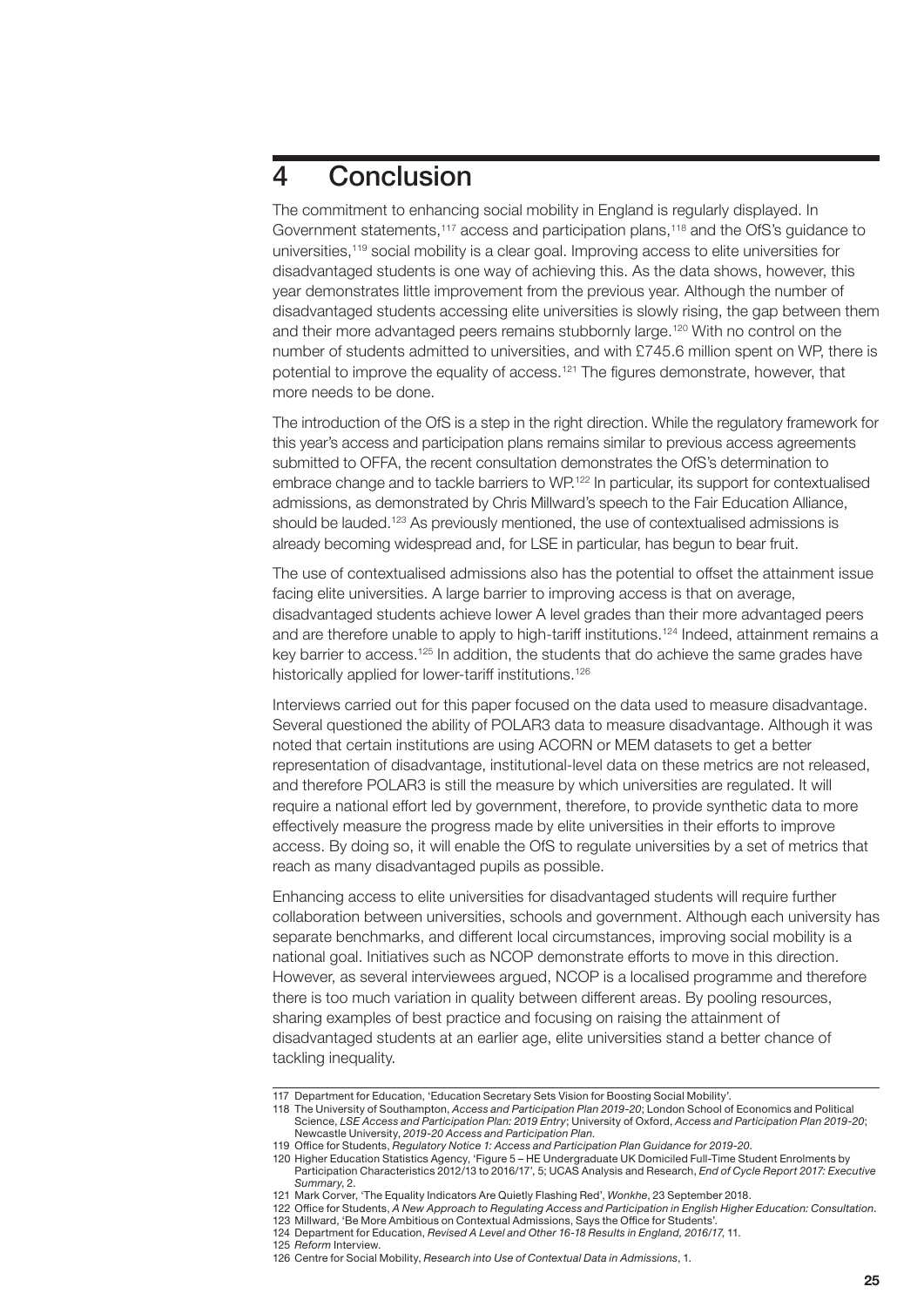### <span id="page-27-0"></span>Glossary of key terms

#### **High-tariff university**

A university which is either a Russell Group institution or has entry tariffs higher than the lowest Russell Group institution. As the report is only addressing English universities, this list comprises 29 institutions.

Will be used interchangeably with 'elite universities'.

When referring to research using different definitions, these will be provided.

#### **Disadvantaged students**

Different measures of disadvantage are referred to in the paper and defined throughout. If not stated otherwise, it refers to students living in areas of low higher education participation rates. These are defined by the Higher Education Funding Council for England's POLAR3 measure.<sup>127</sup>

#### **Widening Participation**

A strategic priority for the UK government and the higher-education sector to address the discrepancies in HE participation between different social and demographic groups.

#### **Contextualised admissions**

A system used by universities to increase the participation of disadvantaged students, by considering an applicant's circumstances during the application process.128 Contextual data can include but is not limited to: an applicant's FSM status, attending a lowerperforming school, being a care leaver, neighbourhood's participation in higher education and attending an outreach programme. A university may decide to give an applicant additional consideration, an offer, or a lower offer if they meet one or several of these criteria.

Approaches to contextualised admissions can differ between universities.

#### **POLAR3**

POLAR3 assesses the progression to higher education of a local neighbourhood. It classifies local areas into five quintiles, based on the proportion of 18-year olds who enter higher education aged 18 or 19 years old.<sup>129</sup>

<sup>127</sup> Higher Education Funding Council for England, 'POLAR – Participation of Local Areas', Briefing, 2017.

<sup>128</sup> Supporting Professionalism in Admissions and HEDIIP, *SPA's Use of Contextualised Admissions Survey Report 2015 (with HEDIIP)*.

<sup>129</sup> Higher Education Funding Council for England, 'POLAR – Participation of Local Areas'.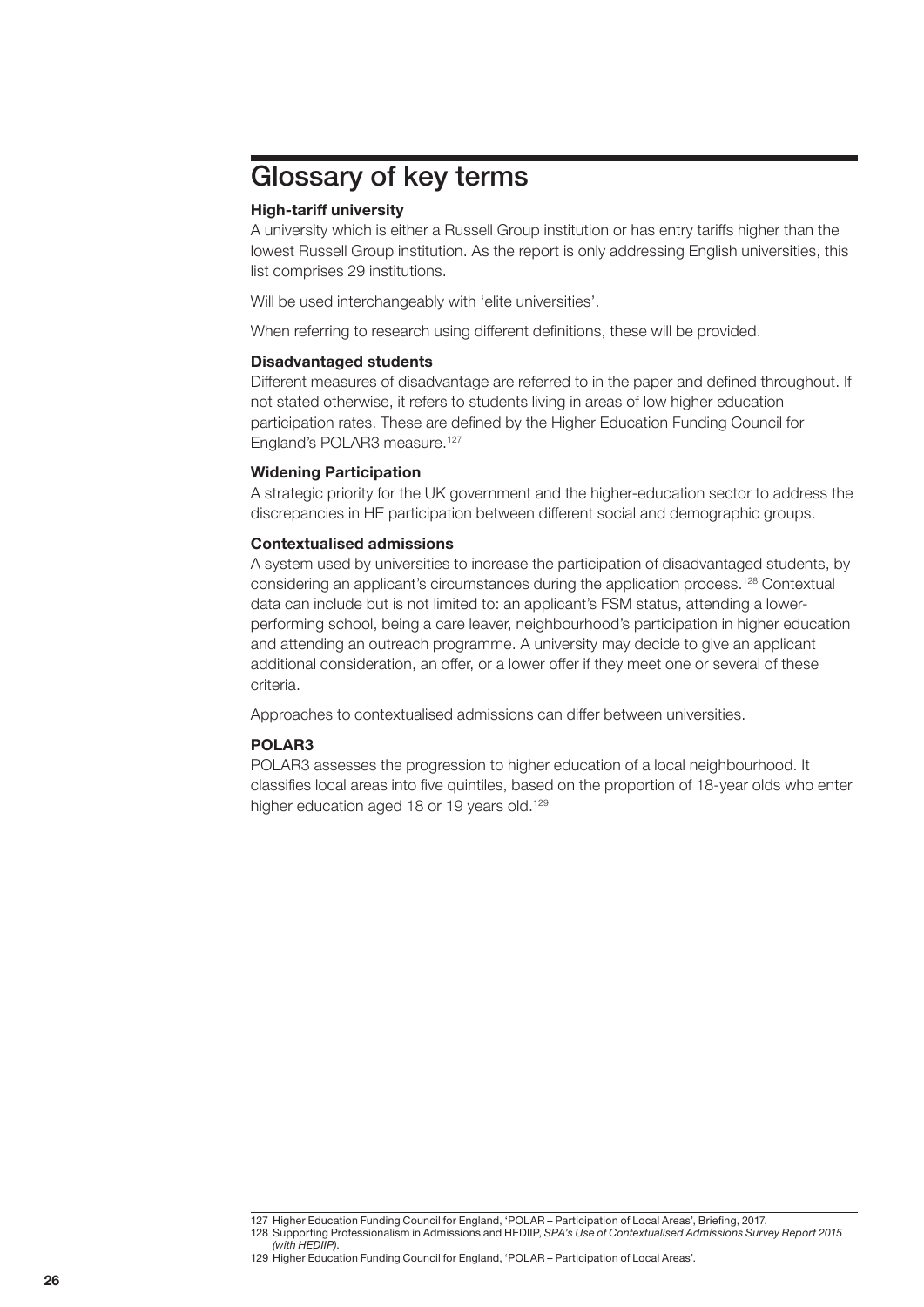## <span id="page-28-0"></span>Appendix

#### **Figure 8: Access rankings from 2011-12 to 2016-17**

|         | <b>University</b>                                | Average annual increase in the<br>proportion of disadvantaged<br>students 2011-12 to 2016-17<br>(percentage points) |
|---------|--------------------------------------------------|---------------------------------------------------------------------------------------------------------------------|
| 1(23)   | University of Durham                             | 0.867                                                                                                               |
| 2 (2)   | The University of York                           | 0.733                                                                                                               |
| 3(3)    | The University of East Anglia                    | 0.683                                                                                                               |
| 4(17)   | University of Nottingham                         | 0.5                                                                                                                 |
| 5(12)   | The University of Birmingham                     | 0.5                                                                                                                 |
| 6 (24)  | University of Newcastle                          | 0.467                                                                                                               |
| 7(9)    | Loughborough University                          | 0.417                                                                                                               |
| 8(19)   | The University of Surrey                         | 0.333                                                                                                               |
| 9 (7)   | The University of Sheffield                      | 0.3                                                                                                                 |
| 10(21)  | Royal Holloway, UoL                              | 0.3                                                                                                                 |
| 11(15)  | The University of Liverpool                      | 0.283                                                                                                               |
| 12(11)  | The University of Lancaster                      | 0.283                                                                                                               |
| 13(6)   | The University of Bristol                        | 0.117                                                                                                               |
| 14 (29) | St George's, UoL                                 | $-0.067$                                                                                                            |
| 15(4)   | The University of Leeds                          | $-0.083$                                                                                                            |
| 16(1)   | London School of Economics and Political Science | $-0.116$                                                                                                            |
| 17 (20) | Imperial College London                          | $-0.117$                                                                                                            |
| 18(8)   | The University of Southampton                    | $-0.15$                                                                                                             |
| 19 (16) | SOAS, UoL                                        | $-0.167$                                                                                                            |
| 20 (10) | The University of Leicester                      | $-0.167$                                                                                                            |
| 21 (18) | The University of Bath                           | $-0.183$                                                                                                            |
| 22 (13) | King's College London                            | $-0.217$                                                                                                            |
| 23 (5)  | The University of Manchester                     | $-0.233$                                                                                                            |
| 24 (27) | University College London                        | $-0.25$                                                                                                             |
| 25 (25) | Queen Mary, UoL*                                 | $-0.34$                                                                                                             |
| 26 (26) | The University of Warwick                        | $-0.35$                                                                                                             |
| 27 (28) | The University of Exeter                         | $-0.75$                                                                                                             |
| 28 (22) | The University of Oxford                         | $-0.9$                                                                                                              |
| 29 (14) | The University of Cambridge                      | $-1.067$                                                                                                            |
|         |                                                  |                                                                                                                     |

**Key:** Stayed in the same place Moved up the rankings Moved down the rankings

**Average annual increase in the** 

#### **The first number represents current position and the number in brackets represents last year's position.**

\*Figures for Queen Mary are only available from 2012 onwards.

**Sources:** *Reform* **calculations based on HESA performance indicators from 2011-12 to 2016- 2017.**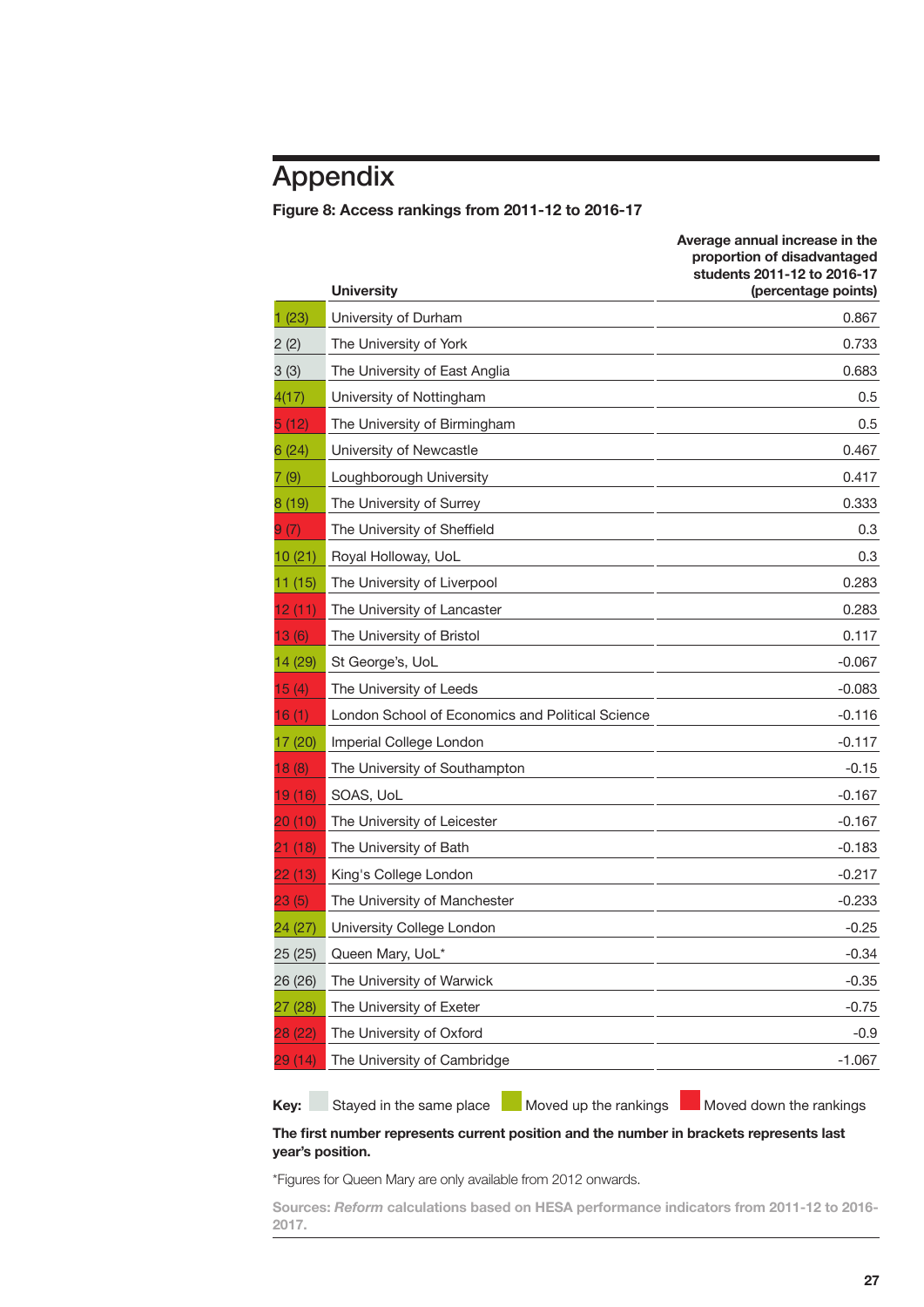### <span id="page-29-0"></span>**Bibliography**

Barclays. 'UK Prosperity Map 2017'. Web Page, 2017.

Better Make Room. 'Our Story'. Web Page, 2018.

Boston Consulting Group. *The State of Social Mobility in the UK*. The Sutton Trust, 2017.

- Centre for Social Mobility. *Research into Use of Contextual Data in Admissions*. University of Exeter, 2018.
- Clarke, Paul, and Dr Diana Beech. *Reaching the Parts of Society Universities Have Missed: A Manifesto for the New Director of Fair Access and Participation*. Higher Education Policy Institute, 2018.
- Corver, Mark. 'The Equality Indicators Are Quietly Flashing Red'. *Wonkhe*, 23 September 2018.
- Crawford, Claire. *Socio-Economic Differences in University Outcomes in the UK: Dropout, Degree Completion and Degree Class*. Institute for Fiscal Studies, 2014.
- ———. *The Role of Education and Skills in Driving Social Mobility: An Overview*. Institute for Fiscal Studies, 2015.
- Crawford, Claire, Siobhan Dytham, and Robin Naylor. *The Evaluation of the Impact of Outreach: Proposed Standards of Evaluation Practice and Associated Guidance*, 2017.
- Darian, Louisa. 'Human Capital: A Look at IFS Research on Graduate Earnings'. *Wonkhe*, 12 April 2016.
- Dearing, Ron. *Higher Education in the Learning Society: Report of the National Committee of Enquiry into Higher Education*. London: Her Majesty's Stationery Office, 1997.
- Department for Education. 'Education Secretary Sets Vision for Boosting Social Mobility'. Speech. GOV.UK, 31 July 2018.
- ———. 'Prime Minister Launches Major Review of Post-18 Education'. News Release. GOV.UK, 19 February 2018.
- ———. *Revised A Level and Other 16-18 Results in England, 2016/17*, 2018.
- ———. *Widening Participation in Higher Education, England, 2014/15 Age Cohort*, 2017.
- Fair Education Alliance. *Putting Fairness in Context: Using Data to Widen Access to Higher Education*, 2018.
- Grice, Andrew. 'The Government Has Ordered UCAS to Release Its Data on Poorer Students'. *The Independent*, 9 September 2015.
- Havergal, Chris. 'Make Greater Use of Contextual Admissions, English Sector Told'. *Times Higher Education*, 10 July 2018.
- Higher Education Access Tracker. 'What Is HEAT & Who Are Our Members?' Web Page, 2018.
- Higher Education Funding Council for England. 'National Collaborative Outreach Programme'. Policy Guide, 2017.
- ———. 'POLAR Participation of Local Areas'. Briefing, 2017.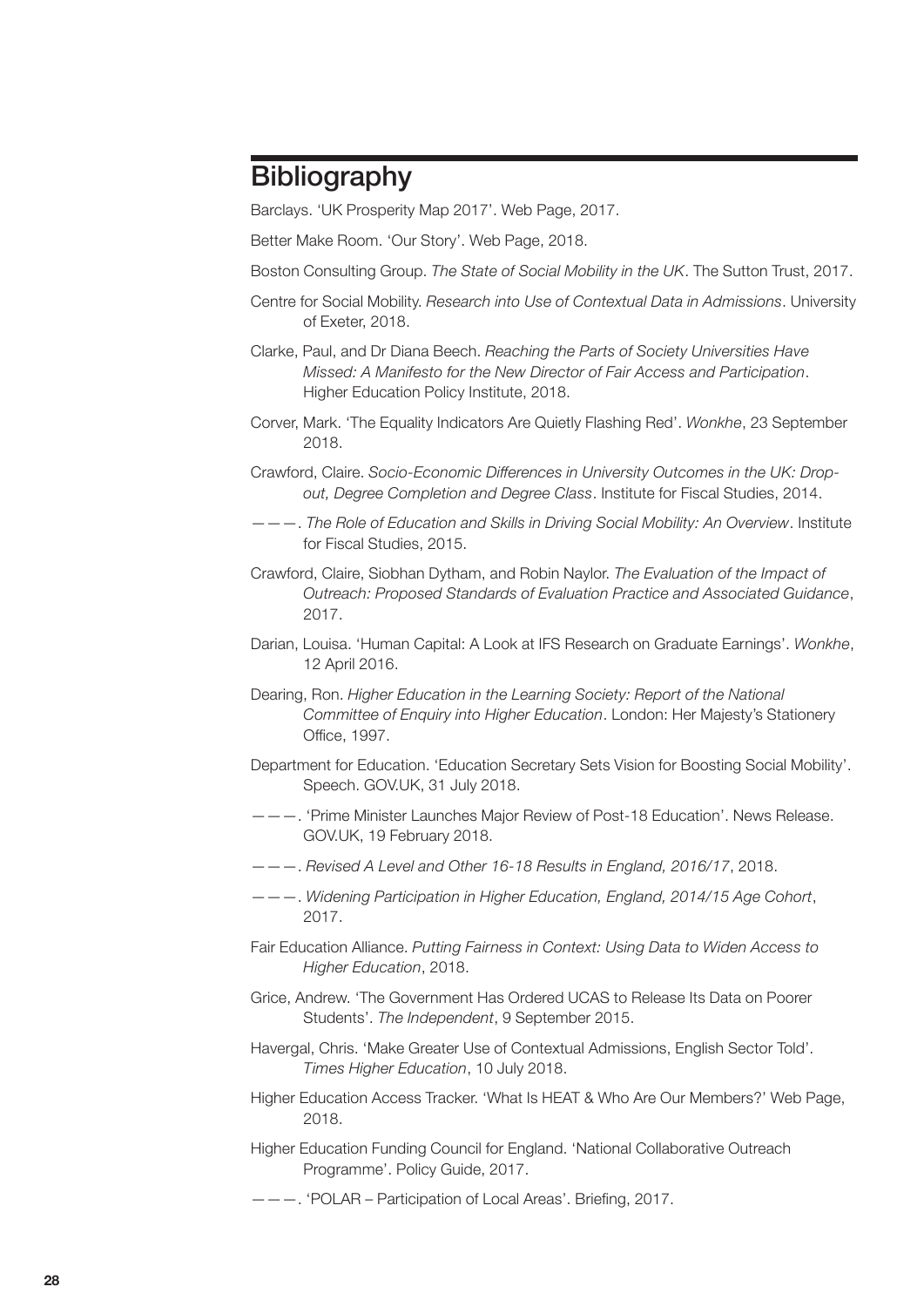- Higher Education Statistics Agency. 'Figure 5 HE Undergraduate UK Domiciled Full-Time Student Enrolments by Participation Characteristics 2012/13 to 2016/17'. *Widening Participation: UK Performance Indicators 2016/17*, 2018.
- ———. 'Table T1a Participation of Under-Represented Groups in Higher Education: UK Domiciled Young Full-Time Undergraduate Entrants 2015/16'. *Widening Participation Summary: UK Performance Indicators 2015/16*, 2017.
- ———. 'Table T1a Participation of Under-Represented Groups in Higher Education: UK Domiciled Young Full-Time Undergraduate Entrants 2016/17'. *Widening Participation: UK Performance Indicators 2016/17*, 2018.
- ———. *Widening Participation: UK Performance Indicators 2016/17*, 2018.
- Khomami, Nadia. 'Education Secretary: Elite Universities Must Improve Access'. *The Guardian*, 31 July 2018.
- Kirby, Philip. *Leading People 2016: The Educational Background of the UK Professional Elite*. The Sutton Trust, 2016.
- Koperniak, Stefanie. 'Artificial Data Give the Same Results as Real Data without Compromising Privacy'. *MIT News*, 3 March 2017.
- London School of Economics and Political Science. 'Admissions Information'. Web Page, 2018.
- ———. *LSE Access and Participation Plan: 2019 Entry*, 2018.
- ———. *Undergraduate Admissions Policy*, 2018.
- Millward, Chris. 'Be More Ambitious on Contextual Admissions, Says the Office for Students'. Speech. Office for Students, 10 July 2018.
- ———. 'Getting in and Getting on: Access and Participation in the Office for Students'. *Wonkhe*, 5 March 2018.
- Newcastle University. *2019-20 Access and Participation Plan*, 2018.
- ———. 'Admissions Policies and Procedures'. Web Page, 2018.
- ———. *Admissions Policy: 2018 Entry*, 2018.
- ———. 'Newcastle University Access Scholarships Postcode Checker'. Web Page, 2018.
- ———. 'PARTNERS Programme Eligibility Checker'. Web Page, 2018.
- ———. 'PARTNERS Programme Information for Schools and Colleges'. Web Page, 2018.
- Office for Fair Access. 'Table 3 Fee Income and Expenditure through Access Agreements in 2015-16, by Institution (HEIs Only)'. *Outcomes of Access Agreement Monitoring for 2015-16*, 2017.
- Office for National Statistics. 'Table KS201EW Ethnic Group, Local Authorities in England and Wales'. *2011 Census*, 2011.
- Office for Students. *A New Approach to Regulating Access and Participation in English Higher Education: Consultation*, 2018.
- ———. 'Access and Participation Plans'. Guidance, 13 February 2018.
- ———. *Monitoring Outcomes: OFFA Access Agreements and HEFCE Funding for Widening Access for Students from Disadvantaged Backgrounds, Improving Retention and Improving Provision for Disabled Students for 2016-17*, 2018.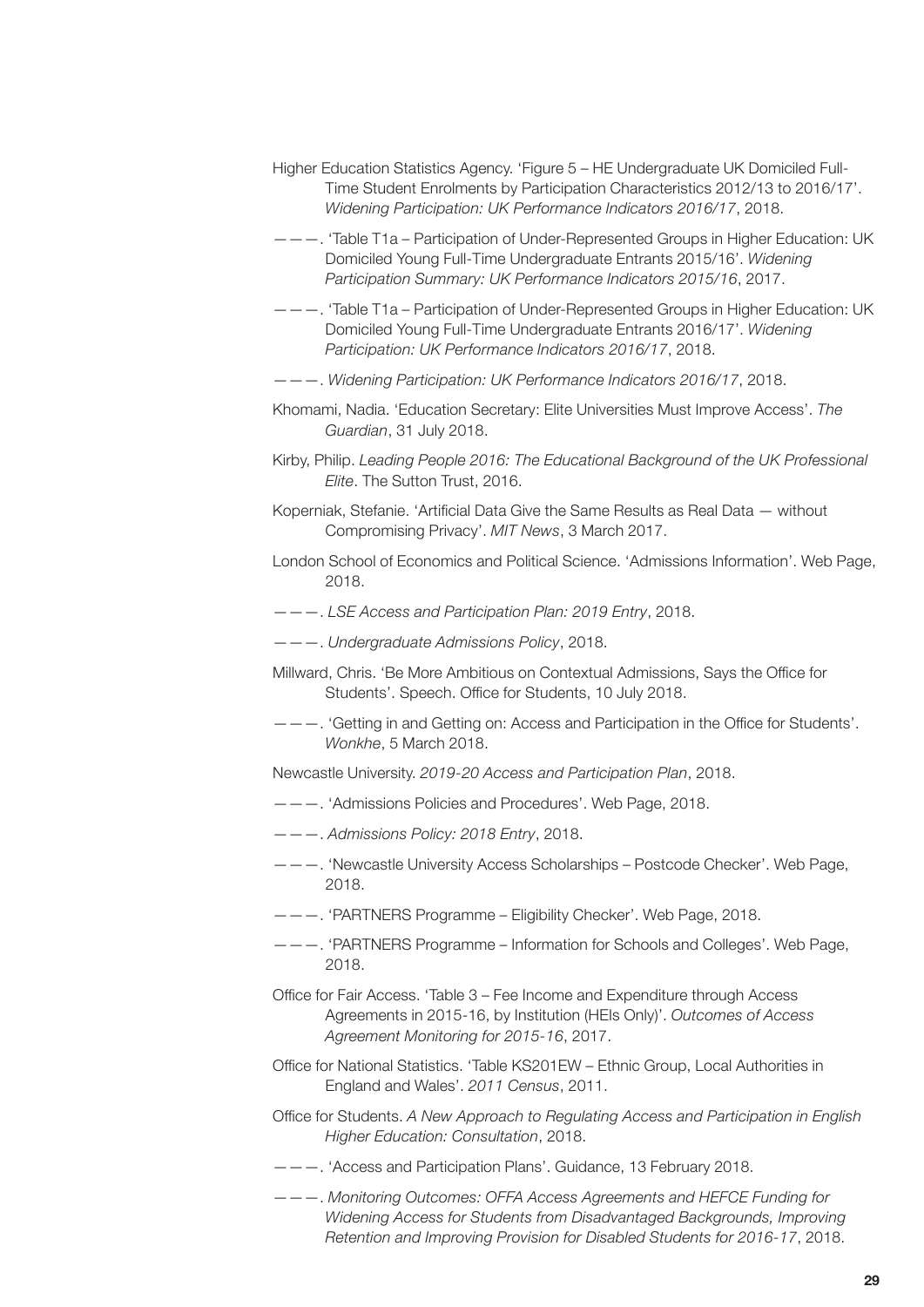- ———. *National Collaborative Outreach Programme: The First Year*, 2018.
- ———. *Regulatory Notice 1: Access and Participation Plan Guidance for 2019-20*, 2018.
- ———. *Securing Student Success: Regulatory Framework for Higher Education in England*, 2018.
- ———. 'Table 3 Fee Income and Expenditure through Access Agreements in 2016-17, by Institution (HEIs Only)'. *Monitoring Outcomes: OFFA Access Agreements and HEFCE Funding for Widening Access for Students from Disadvantaged Backgrounds, Improving Retention and Improving Provision for Disabled Students for 2016-17*, 2018.
- 'POLAR'. Briefing. Higher Education Funding Council for England, 2018.

Queen Mary University of London. *2019-20 Access and Participation Plan*, 2018.

- Robbins, Professor Lord. *The Report of the Committee on Higher Education*. London: Her Majesty's Stationery Office, 1963.
- Rusbridger, Alan. 'If Oxford Shrugs'. *Prospect*, 18 September 2018.

Russell Group. *Submission to the Review on Access and Participation Plans*, 2018.

- 'Social Mobility Board Quits over Lack of Progress'. *BBC News*, 3 December 2017.
- Social Mobility Commission. *State of the Nation 2017: Social Mobility in Great Britain*. London: Her Majesty's Stationery Office, 2017.
- Southern Universities Network. *About: The Southern Universities Network*, 2018.
- Sundorph, Emilie, Danail Vasilev, and Louis Coiffait. *Joining the Elite: How Top Universities Can Enhance Social Mobility*. Reform, 2017.
- Supporting Professionalism in Admissions, and HEDIIP. *SPA's Use of Contextualised Admissions Survey Report 2015 (with HEDIIP)*, 2015.
- The Complete University Guide. 'Top UK University League Tables and Rankings 2019', 2018.

The University of Southampton. *Access Agreement 2015-16*, 2014.

———. *Access and Participation Plan 2019-20*, 2018.

UCAS. 'Equality and Entry Rates Data Explorer', 2016.

UCAS Analysis and Insights. *MEM – Technical Report*, 2018.

UCAS Analysis and Research. *End of Cycle Report 2017: Executive Summary*, 2017.

———. *End of Cycle Report 2017: Patterns by Applicant Characteristics*, 2017.

University of Oxford. *Access and Participation Plan 2019-20*, 2018.

University of Southampton. 'Contextual Admissions'. Web Page, 2018.

Wyness, Gil. *Rules of the Game: Disadvantaged Students and the University Admissions Process*. The Sutton Trust, 2017.